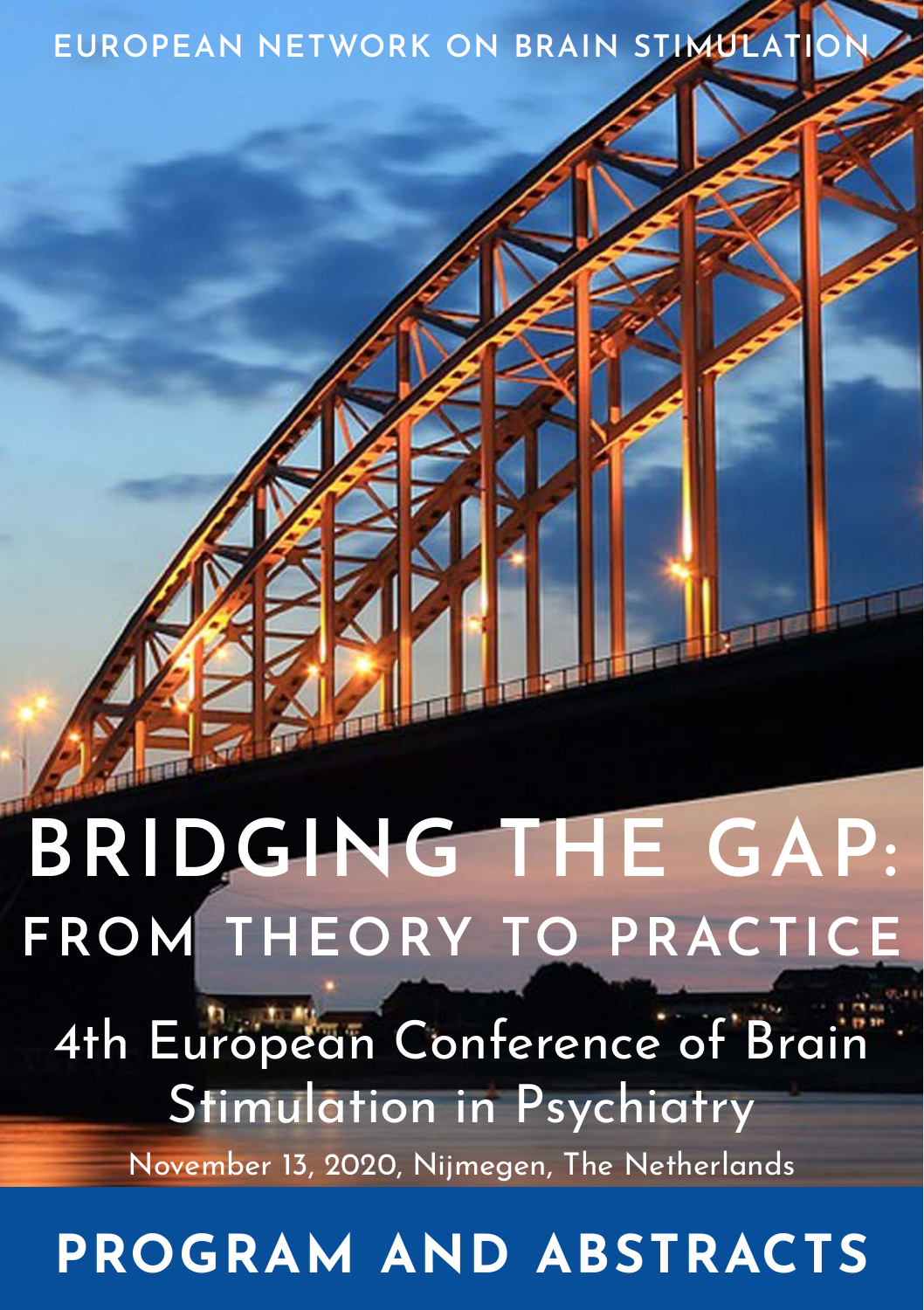#### Local organizing committee

Martijn Arns Indira Tendolkar Philip van Eijndhoven Noralie Krepel Iris Dalhuisen

#### Scientific committee

André Aleman Andrea Antal Chris Baeken Anna-Katharine Brem Jerome Brunelin Giordano D'Urso Roberta Ferrucci Igor Filipčić Ana Ganho-Avila Marco Hirnstein Daniela Hubl Berthold Langguth

Vera Moliadze Marine Mondino Antonio Olivieri Jacinta O'Shea Frank Padberg Ulrich Palm Marta Parazzini Anna Poleszczyk Emmanuel Poulet Alexander Sack Anne Sauvaget Marie-Anne Vanderhasselt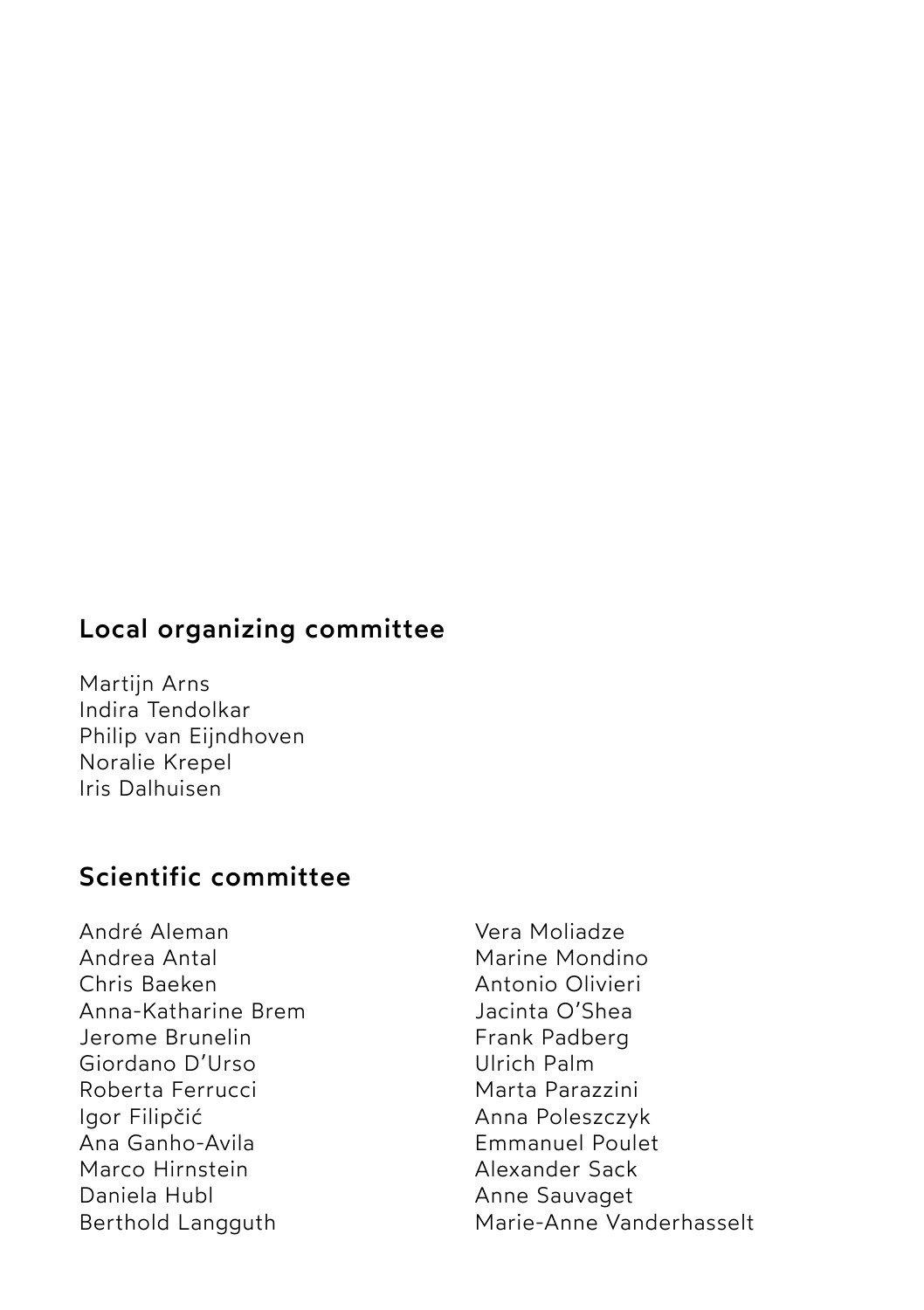# **BRIDGING THE GAP: FROM THEORY TO PRACTICE**

# 4th European Conference of Brain Stimulation in Psychiatry

<https://www.brain-stimulation.eu>

In cooperation with



<https://www.hersenstimulatie.com>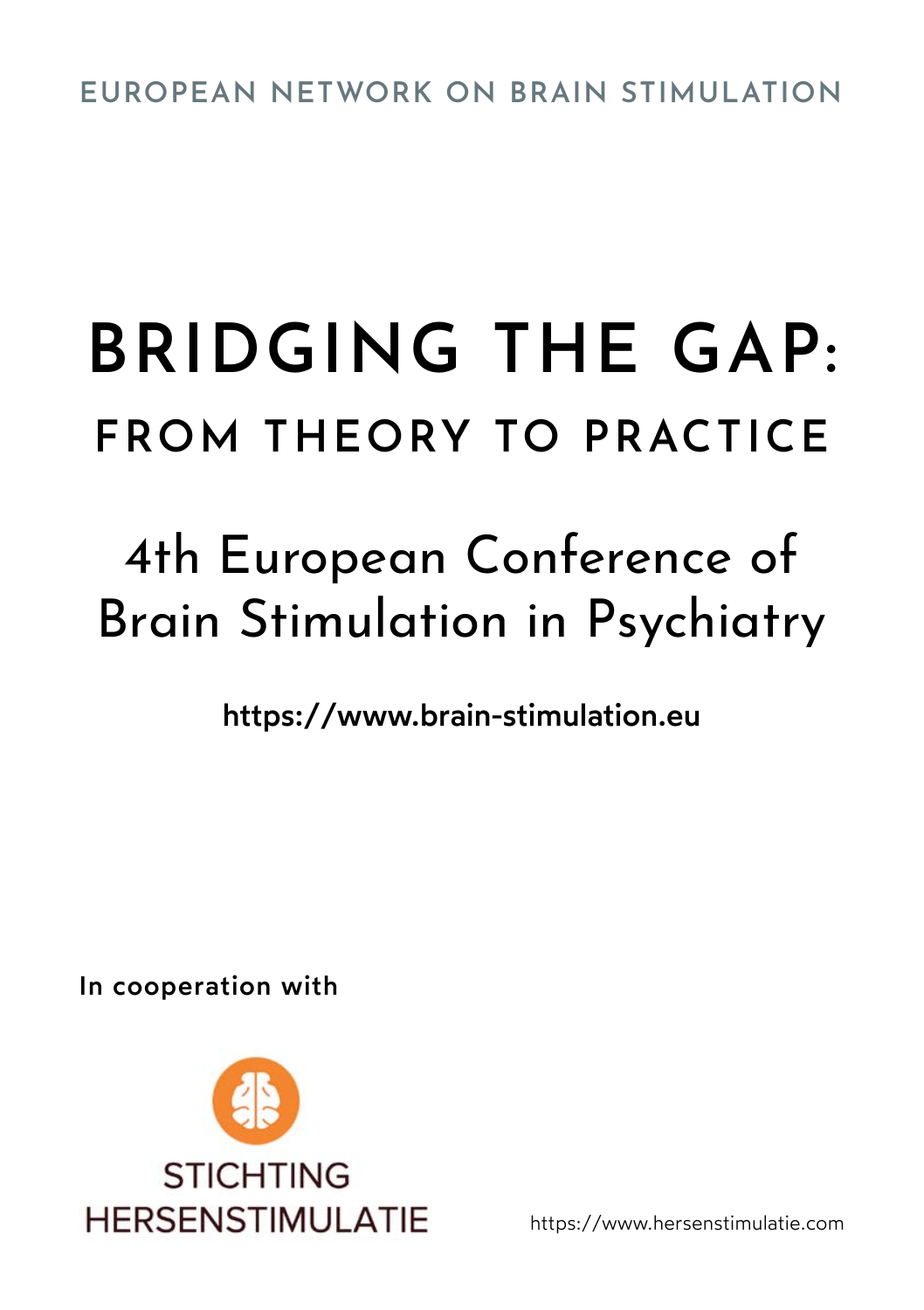| <b>TRACK 1</b> |                                                                                                                                                                                                                                                                                                                                                                                                                               |                                                                                                                                                                                                                                                                                                                                                                                                                                     |
|----------------|-------------------------------------------------------------------------------------------------------------------------------------------------------------------------------------------------------------------------------------------------------------------------------------------------------------------------------------------------------------------------------------------------------------------------------|-------------------------------------------------------------------------------------------------------------------------------------------------------------------------------------------------------------------------------------------------------------------------------------------------------------------------------------------------------------------------------------------------------------------------------------|
| 08:45-09:00    | <b>Opening and Welcome</b>                                                                                                                                                                                                                                                                                                                                                                                                    |                                                                                                                                                                                                                                                                                                                                                                                                                                     |
| 09:00-09:30    | <b>Keynote 1 Dennis Schutter</b>                                                                                                                                                                                                                                                                                                                                                                                              | Cerebellar neuromodulation in the treatment<br>of depression and anxiety.                                                                                                                                                                                                                                                                                                                                                           |
| 09:30-10:30    | Chairs: Indira Tendolkar & Philip van Eijndhoven<br>prospects, Leif Oltedal                                                                                                                                                                                                                                                                                                                                                   | A What can we learn from ECT: Insights from the GEMRIC consortium.<br>1 Using electric field modeling to inform ECT dosing and device development, Zhi-De Deng<br>2 Current connections: brain patterns in electroconvulsive therapy, Peter Mulders<br>3 Global collaboration to study brain changes after ECT - current findings and future<br>4 Efficacy of rTMS vs ECT for treatment resistant depression, Philip van Eijndhoven |
| 10:30-10:45    | <b>Break</b>                                                                                                                                                                                                                                                                                                                                                                                                                  |                                                                                                                                                                                                                                                                                                                                                                                                                                     |
| 10:45-11:45    | State of the Art and Promising Perspectives.<br>Chair: Marie-Anne Vanderhasselt<br>Treatment, Mascha van 't Wout-Frank<br>Stimulation, Malek Bajbouj                                                                                                                                                                                                                                                                          | C Transcranial Direct Current Stimulation and Psychological Interventions in Psychiatry:<br>1 tDCS-augmented virtual reality exposure for PTSD: Possibility for Individualized<br>2 PsychotherapyPlus: Augmentation of Cognitive-Behavioral Therapy with Direct Current<br>3 Perspectives on Combined tDCS and Psychological Interventions, Josefien Dedoncker                                                                      |
| 11:45-12:45    | <b>D</b> Individualization and Personalization of NIBS.<br>Chairs: Noralie Krepel & Martijn Arns<br>Propagation from the DLPFC, Alexander Sack<br>Various Antidepressant Interventions, Helena Voetterl<br>for rTMS treatment stratification?, Martijn Arns                                                                                                                                                                   | 1 Concurrent TMS-EEG-fMRI to Visualize Brain-State Dependent iTBS Effects on Signal<br>2 Neurodevelopmentally Inspired EEG Biomarker for Treatment Stratification Across<br>3 Neuro-Cardiac-Guided TMS (NCG-TMS) to target the depression network: Possibilities                                                                                                                                                                    |
| 12:45-13:30    | Lunch break                                                                                                                                                                                                                                                                                                                                                                                                                   |                                                                                                                                                                                                                                                                                                                                                                                                                                     |
| 13:30-14:00    |                                                                                                                                                                                                                                                                                                                                                                                                                               | Keynote 2 Antonio Mantovani How to unlock OCD by non-invasive brain stimulation:<br>from pathophysiology to clinical applications.                                                                                                                                                                                                                                                                                                  |
| 14:00-14:30    | Keynote 3 Linda Carpenter                                                                                                                                                                                                                                                                                                                                                                                                     | Insights and Inspirations from the first Decade of TMS<br>Therapy in Psychiatry: A TMS Clinician's Perspective.                                                                                                                                                                                                                                                                                                                     |
| 14:30-15:30    | <b>F</b> Updated TMS Guidelines, Implications for Psychiatry.<br>Chairs: André Aleman & Chris Baeken<br>1 Efficacy of non-invasive brain stimulation on cognitive functioning in brain disorders:<br>a meta-analysis, Marieke Begemann<br>2 rTMS for depressive disorders: current knowledge and future directions, Chris Baeken<br>3 NIBS for treatment of schizophrenia: hallucinations and negative symptoms, André Aleman |                                                                                                                                                                                                                                                                                                                                                                                                                                     |
| 15:30-16:00    | <b>Break</b>                                                                                                                                                                                                                                                                                                                                                                                                                  |                                                                                                                                                                                                                                                                                                                                                                                                                                     |
|                | <b>KEYNOTE DEBATE: TO BIOTYPE OR NOT TO BIOTYPE</b>                                                                                                                                                                                                                                                                                                                                                                           |                                                                                                                                                                                                                                                                                                                                                                                                                                     |
| 16:00-16:30    | <b>Keynote 5 Conor Liston</b>                                                                                                                                                                                                                                                                                                                                                                                                 | Toward Biomarker-Guided rTMS for Depression:<br>Opportunities, Challenges, and Potential Solutions.                                                                                                                                                                                                                                                                                                                                 |
| 16:30-17:00    | Keynote 6 André Marquand                                                                                                                                                                                                                                                                                                                                                                                                      | Fractionating psychiatric cohorts using machine learning and<br>big data.                                                                                                                                                                                                                                                                                                                                                           |
| 17:00-17:30    | <b>Keynote 7 Amit Etkin</b>                                                                                                                                                                                                                                                                                                                                                                                                   | Grounding Psychiatry in Scalable Brain-Based Biomarkers.                                                                                                                                                                                                                                                                                                                                                                            |
| 17:30-18:00    |                                                                                                                                                                                                                                                                                                                                                                                                                               | DISCUSSION: HOW TO FOSTER A FUTURE OF ROBUST BIOMARKER STUDIES IN NIBS?                                                                                                                                                                                                                                                                                                                                                             |

Closing Remarks and End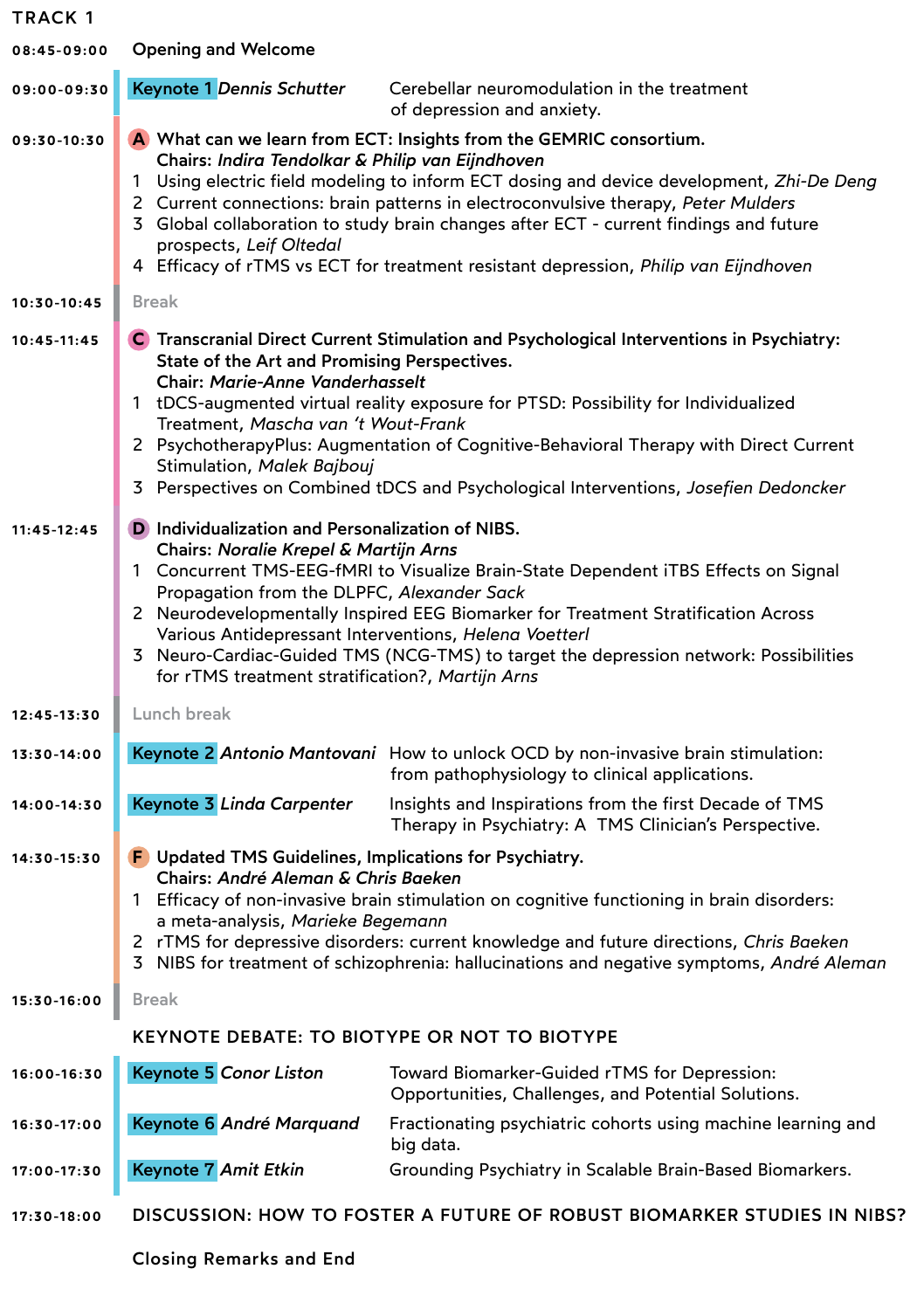#### **09:30-10:30**

#### **B** New Methods in Non-Invasive Brain Stimulation.

#### Chairs: *John Rothwell & Walter Paulus*

- 1 Updates on theta burst transcranial magnetic stimulation, *Ying-Zu Huang*
- 2 Practicalities and Possibilities of Transcranial Ultrasound Stimulation, *Lennart Verhagen*
- 3 Noninvasive Deep Brain Stimulation via Temporally Interfering Electric Fields, *Nir Grossman*
- 4 New Applications for Transcranial Alternating Current Stimulation, *Ivan Alekseichuk*

#### **11:45-12:45**

#### **E** Non-Invasive Brain Stimulation in Multiple Sclerosis. Chair: *Ulrich Palm*

- 1 Fatigue and Affective Manifestations in Multiple Sclerosis, *Samar Ayache*
- 2 Cognitive Deficits in Multiple Sclerosis: Current knowledge and Perspectives,  *Moussa A. Chalah*
- 3 tDCS and Fatigue in Multiple Sclerosis, *Ulrich Palm*
- 4 tDCS and Cognitive Symptoms in Multiple Sclerosis, *Christina Grigorescu*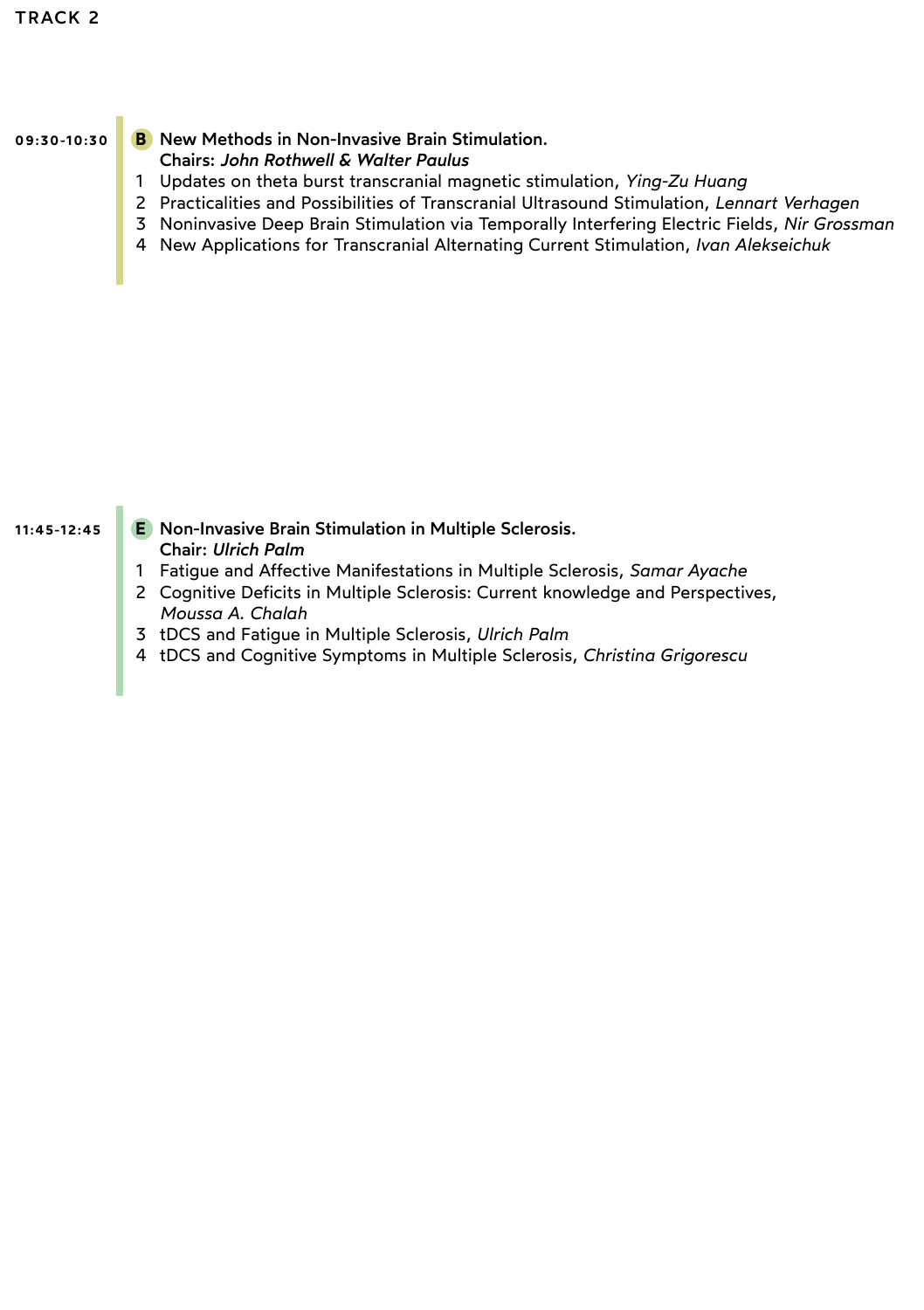### TABLE OF CONTENTS

| Programme and times<br><b>Table of Contents</b><br>Foreword | Local Organizing and Scientific Committees                                                                        | $\overline{c}$<br>$\overline{4}$<br>6<br>9 |
|-------------------------------------------------------------|-------------------------------------------------------------------------------------------------------------------|--------------------------------------------|
| Keynotes                                                    |                                                                                                                   |                                            |
| D. Schutter                                                 | Cerebellar neuromodulation in the treatment of<br>depression and anxiety                                          | 10                                         |
| A. Mantovani                                                | How to unlock OCD by non-invasive brain<br>stimulation: from pathophysiology to clinical<br>applications          | 11                                         |
| L. Carpenter                                                | Insights and Inspirations from the first Decade<br>of TMS Therapy in Psychiatry: A TMS Clinician's<br>Perspective | 12                                         |
| A. Marquand                                                 | Fractionating psychiatric cohorts using machine<br>learning and big data                                          | 13                                         |
| A. Etkin                                                    | Grounding Psychiatry in Scalable Brain-Based<br><b>Biomarkers</b>                                                 | 14                                         |
| А                                                           | What can we learn from ECT: Insights from the GEMRIC consortium                                                   |                                            |
| Z. De Deng                                                  | Using electric field modeling to inform ECT dosing<br>and device development                                      | 15                                         |
| P. Mulders                                                  | Current connections: brain patterns in<br>electroconvulsive therapy                                               | 16                                         |
| L. Oltedal                                                  | Global collaboration to study brain changes after<br>ECT - current findings and future prospects                  | 17                                         |
| P. van Eijndhoven                                           | Efficacy of rTMS vs ECT for treatment resistant<br>depression                                                     | 18                                         |
| в                                                           | New Methods in Non-Invasive Brain Stimulation                                                                     |                                            |
| Y. Zu Huang                                                 | Updates on theta burst transcranial magnetic<br>stimulation                                                       | 19                                         |
| L. Verhagen                                                 | Practicalities and Possibilities of Transcranial<br>Ultrasound Stimulation                                        | 20                                         |
| N. Grossman                                                 | Noninvasive Deep Brain Stimulation via Temporally<br>Interfering Electric Fields                                  | 21                                         |
| I. Alekseichuk                                              | New Applications for Transcranial Alternating<br><b>Current Stimulation</b>                                       | 22                                         |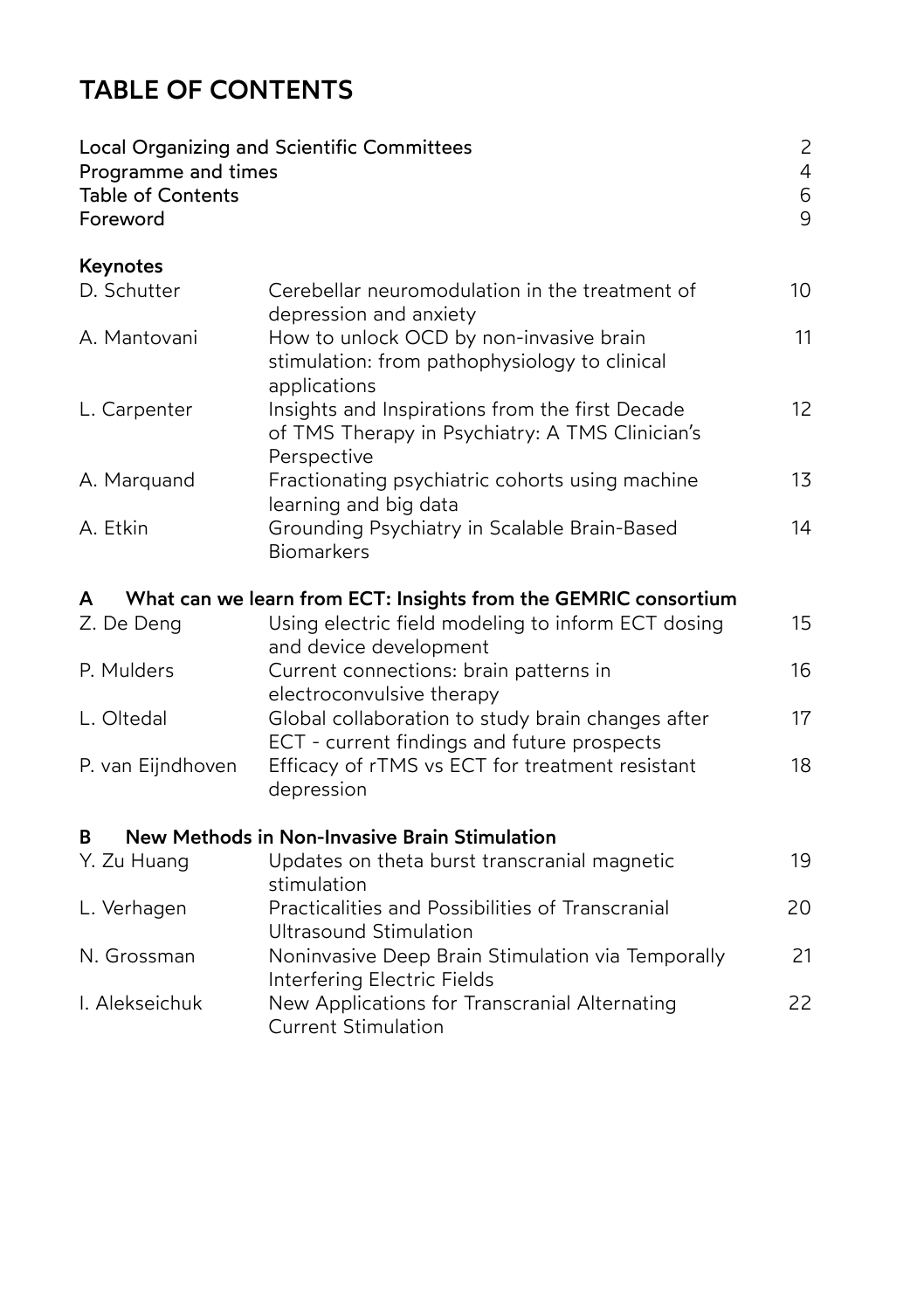| C                    | Transcranial Direct Current Stimulation and Psychological Interventions in<br>Psychiatry: State of the Art and Promising Perspectives |    |
|----------------------|---------------------------------------------------------------------------------------------------------------------------------------|----|
| M. van 't Wout-Frank | tDCS-augmented virtual reality exposure for PTSD:<br>Possibility for Individualized Treatment                                         | 23 |
| M. Bajbouj           | PsychotherapyPlus: Augmentation of Cognitive-<br>Behavioral Therapy with Direct Current Stimulation                                   | 24 |
| J. Dedoncker         | Perspectives on Combined tDCS and Psychological<br>Interventions                                                                      | 25 |
| D                    | Individualization and Personalization of NIBS                                                                                         |    |
| A. Sack              | Concurrent TMS-EEG-fMRI to Visualize Brain-State<br>Dependent iTBS Effects on Signal Propagation from<br>the DLPFC                    | 26 |
| H. Voetterl          | Neurodevelopmentally Inspired EEG Biomarker for<br>Treatment Stratification Across Various Anti-<br>depressant Interventions          | 27 |
| M. Arns              | Neuro-Cardiac-Guided TMS (NCG-TMS) to target<br>the depression network: Possibilities for rTMS<br>treatment stratification?           | 28 |
| Е                    | Non-Invasive Brain Stimulation in Multiple Sclerosis                                                                                  |    |
| S. Ayache            | Fatigue and Affective Manifestations in Multiple<br>Sclerosis                                                                         | 29 |
| M. A. Chalah         | Cognitive Deficits in Multiple Sclerosis: Current<br>knowledge and Perspectives                                                       | 30 |
| U. Palm              | tDCS and Fatigue in Multiple Sclerosis                                                                                                | 31 |
| C. Grigorescu        | tDCS and Cognitive Symptoms in Multiple Sclerosis                                                                                     | 32 |
| F                    | <b>Updated TMS Guidelines, Implications for Psychiatry</b>                                                                            |    |
| M. Begemann          | Efficacy of non-invasive brain stimulation on cognitive<br>functioning in brain disorders: a meta-analysis                            | 33 |
| C. Baeken            | rTMS for depressive disorders: current knowledge<br>and future directions                                                             | 34 |
| A. Aleman            | NIBS for treatment of schizophrenia: hallucinations<br>and negative symptoms                                                          | 35 |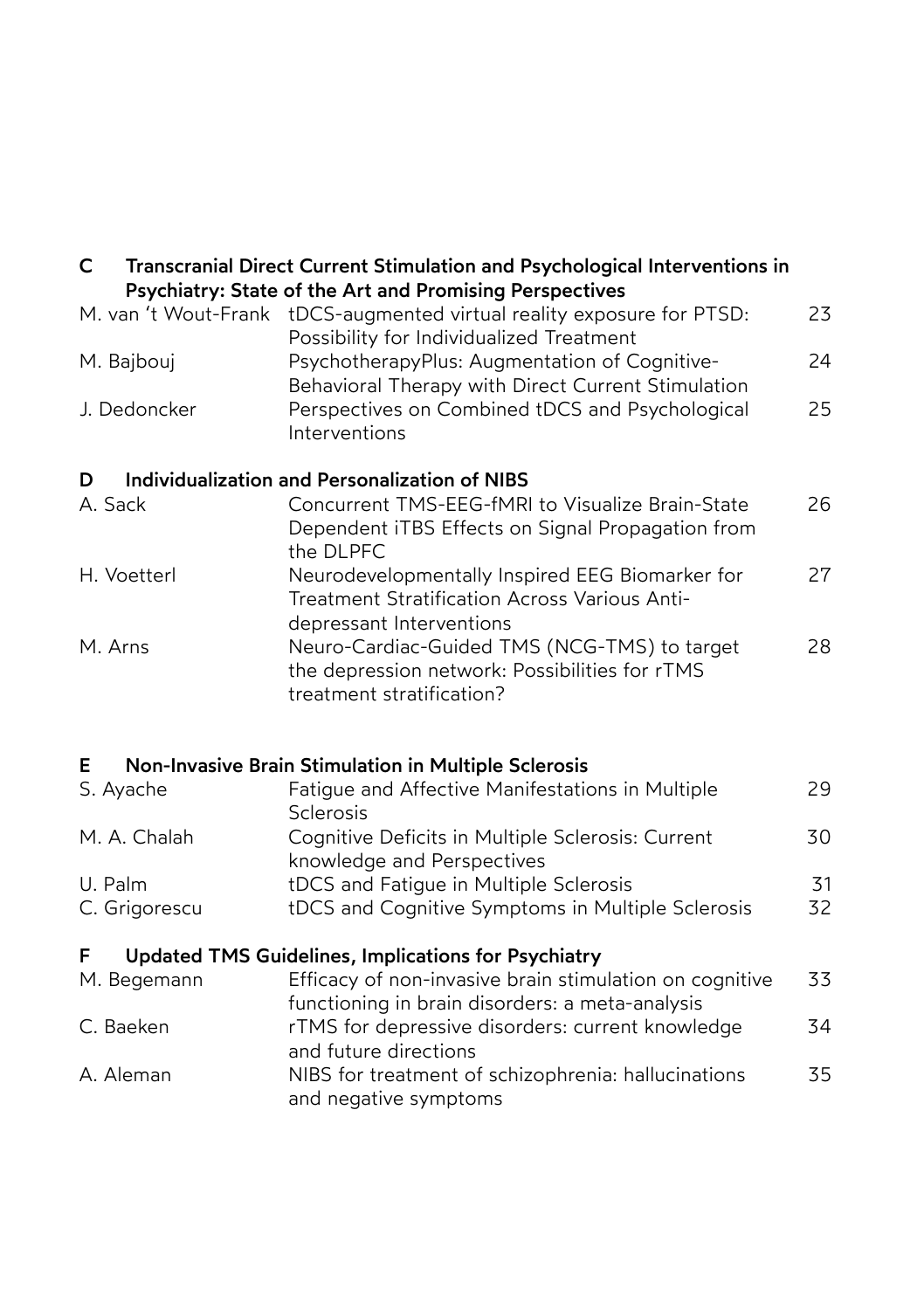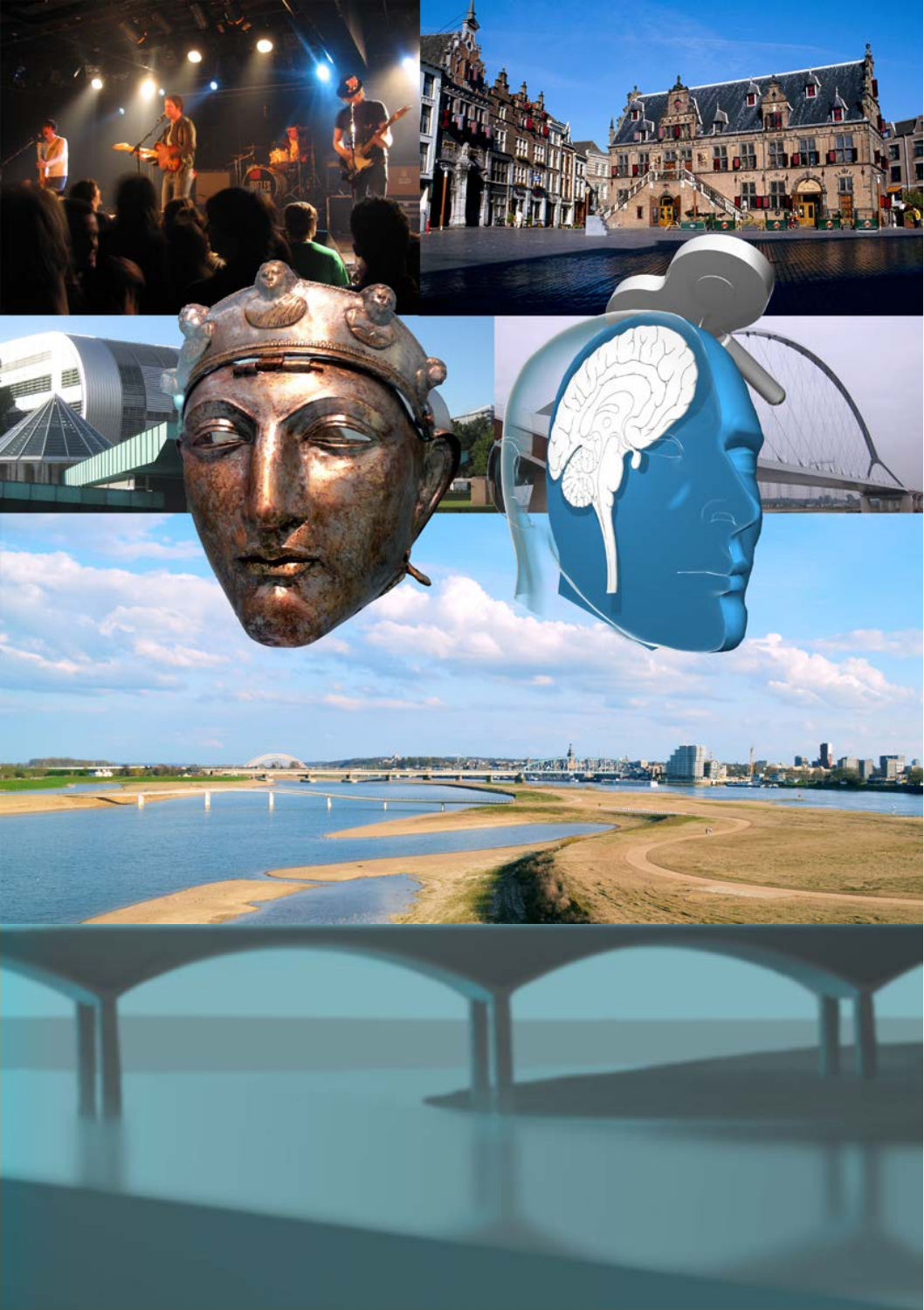#### *Dear Colleagues,*

It is our great pleasure and privilege to announce that the 4th European Conference of Brain Stimulation in Psychiatry will take place on Friday, November 13th in form of a digital hybrid conference with on-site speakers in Nijmegen, NL and a worldwide audience joining us live online. In these unusual times, we decided to join forces with the 7th International Conference on Non-Invasive Brain Stimulation (November 10-14, aka the Baden-Baden meeting), allowing us to provide and critically expand our scientific and clinical program addressing all relevant themes in the field of brain stimulation.

These are exciting times. Brain Stimulation and Neurotechnology are among the most dynamically developing areas of research and considerable progress has been made. Yet, there is still so much work ahead of us and it becomes increasingly evident that we need to further increase our efforts in a true interdisciplinary and transdisciplinary research cooperation with regard to both, our fundamental understanding of the basic mechanisms of action of brain stimulation as well as with regard to the clinical applications for treating various neuropsychiatric brain disorders. To this end, the level and scale of brain stimulation research need to span all the way from in-vitro investigations on molecular or cell level, to in-vivo human studies on brain network dynamics and state-dependency. Combining brain stimulation with brain imaging, individualizing stimulation protocols, predicting reactivity and treatment response, identifying biomarkers and stratifying patient populations; these are all buzz words representing important and thriving developments currently worked on in many labs worldwide and we are glad to be able to present some of the most recent findings with regard to these developments during our 4th European Conference of Brain Stimulation in Psychiatry 2020.

The Dutch-Flemish Brain Stimulation Foundation (www.hersenstimulatie.com) is the official host of the 4th European Conference of Brain Stimulation in Psychiatry and we are proud to be one of the founding members of the biannual Conferences of Brain Stimulation in Psychiatry, together with our friends and colleagues from the German Society for Brain Stimulation in Psychiatry (https://www.dghp-online.de) and the French Society for Brain Stimulation. We cordially invite other EU countries to join our efforts, establish similar societies in their country and join the umbrella organization of the European Society of Brain Stimulation.

We are looking forward to welcoming you to our digital hybrid conference. Best regards,

Prof. Dr. Alexander Sack (President of Dutch-Flemish Brain Stimulation Foundation; Professor of Brain Stimulation, Maastricht University)

Prof. Dr. Chris Baeken (Vice-President of Dutch-Flemish Brain Stimulation Foundation; Professor of Psychiatry, Ghent University)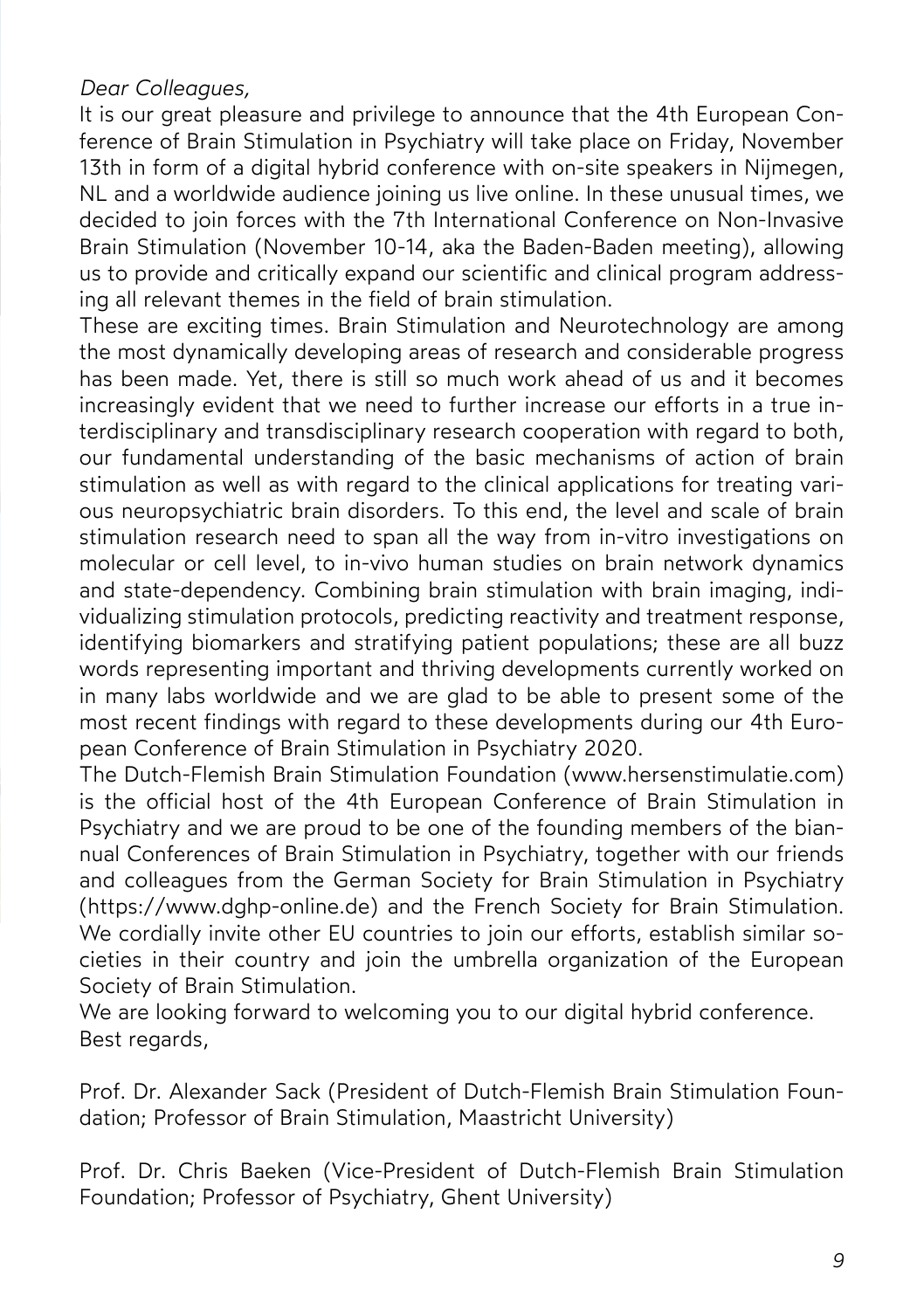#### KEYNOTE 1

#### Cerebellar neuromodulation in the treatment of depression and anxiety

|          | Presented by Dennis Schutter<br>Affiliation(s) Utrecht University |
|----------|-------------------------------------------------------------------|
| Keywords | Cerebellum, Mood, Non-invasive brain stimulation                  |

#### Abstract

Background: Non-invasive brain stimulation (NBS) to the prefrontal cortex is an evidenced-based method to treat major depressive disorder. Despite its efficacy, individual differences in therapeutic responsivity are observed. To further optimize efficacy, targeting other brain areas with NBS may be a viable option. The cerebellum with its close reciprocal connections to the forebrain may be such an alternative candidate region in the treatment of mood disorders.

Methods: In search of a functional neuroanatomic basis for cerebellar neuromodulation in emotions and mood disorders the empirical evidence of the effects of cerebellar NBS on physiological and psychological indices of anxiety and depression and mood improvement will be reviewed.

Results: Findings provide evidence for cerebellar involvement in anxiety and depression, and demonstrate the feasibility of cerebellar NBS to influence mood states through the modulation of the posterior and midline regions of the cerebellum.

Discussion/conclusion: NBS to the cerebellum is proposed to have therapeutic potential. Randomized controlled trials are needed to explore the therapeutic range of cerebellar neuromodulation in mood disorders.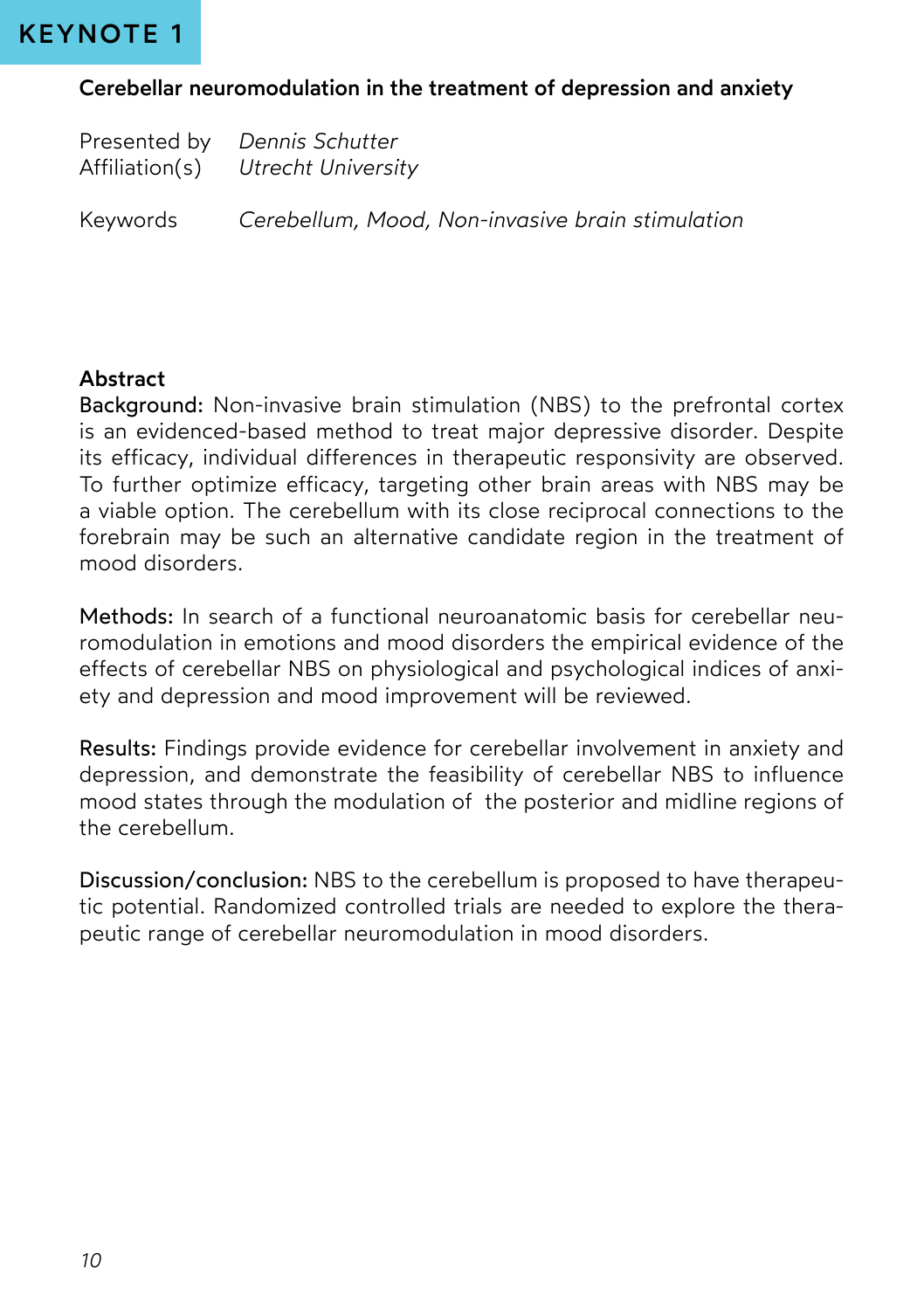#### How to unlock OCD by non-invasive brain stimulation: from pathophysiology to clinical applications

| Presented by    | Antonio Mantovani                                        |
|-----------------|----------------------------------------------------------|
| Affiliation(s)  | Siena University Brain Investigation and Neuromodulation |
|                 | Lab, CUNY School of Medicine                             |
| Coauthors       | Simone Rossi, Sarah H. Lisanby, Helen B. Simpson,        |
|                 | Giordano D'Urso, Emiliano Santarnecchi                   |
| <b>Keywords</b> | obsessive compulsive disorder; rTMS; supplementary       |
|                 | motor area                                               |

#### Abstract

Background: Intrusive thoughts and compulsive behaviors that characterize obsessive compulsive disorder (OCD) are associated to aberrant resting state functional connectivity (rsFC) within the cortico-striatal-thalamo-cortical (CSTC) circuits and to deficit in intracortical inhibition. Because a high percentage of OCD patients do not respond to pharmacological treatments or psychotherapy, circuitry guided interventions have been tested . In those patients, non-invasive repetitive transcranial magnetic stimulation (rTMS) to the Supplementary Motor Area (SMA) has resulted in significant clinical benefits.

Methods: We have applied MRI-guided single and double-daily sessions of rTMS treatment (1-Hz; 110% of resting Motor Threshold; 36,000-72,000 pulse protocols), to bilateral SMA in OCD patients. We have tested its (i) feasibility-safety, (ii) clinical efficacy , (iii) neurophysiological effects and (iv) rsFC related changes.

Results: Patients reported no side effects during and after rTMS. Personalized rTMS treatment led to a significant improvement of OCD symptoms. Clinical improvement correlates with increased motor threshold in the right hemisphere and normalization of intracortical excitability. rsFC analysis revealed a significant reduction of connectivity patterns between bilateral SMA and subcortical regions, specifically in the basal ganglia and thalamus. Additional analysis showed that the persistence of some symptoms after treatment correlates with a higher connectivity pattern between bilateral SMA and subcortical regions.

Discussion/conclusion: rTMS delivered in single and double-daily sessions is safe, feasible and effective in OCD. The clinical outcomes, consistent in the open-label and randomized controlled trials, are linked to a normalization of cortical excitability and decreased connectivity between SMA and subcortical brain areas implicated in control over obsessions and maladaptive compulsive behaviors.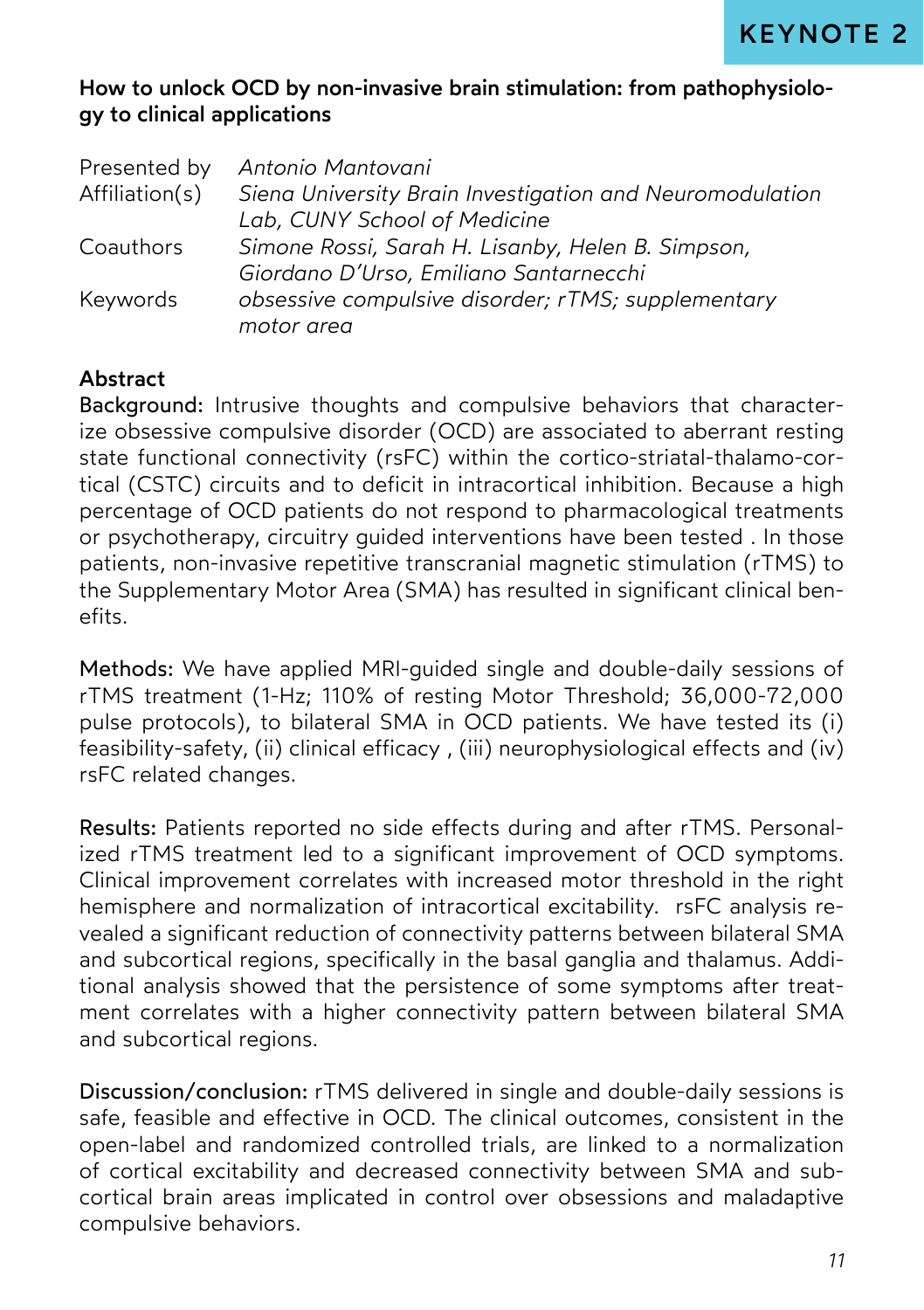#### KEYNOTE 3

#### Insights and Inspirations from the first Decade of TMS Therapy in Psychiatry: A TMS Clinician's Perspective

| Presented by   | Linda Carpenter, MD                                               |
|----------------|-------------------------------------------------------------------|
| Affiliation(s) | Brown University Department of Psychiatry                         |
| Keywords       | Transcranial Magnetic Stimulation; Depression;<br>Neuromodulation |

#### Abstract

Background: It is estimated that over 20 million TMS treatment sessions have been delivered to depressed patients since the US regulatory agencies approved the first commercial TMS device to treat patients with Major Depressive Disorder in late 2008. Exciting findings have arisen from innovative research with regard to effects of high frequency TMS on functional connectivity, and effects of different pulse frequencies and patterns on cortical excitability. Clinicians still struggle with critical questions such as, what is the best brain target for stimulation and the best method to find it? Do different stimulation frequencies and protocols impact overall clinical outcomes? How quickly can we get depressed patients better with TMS and how do we keep them better over time with TMS?

Methods: This presentation will review some of the decade's most promising research findings relevant to clinical application of TMS for depression and their insights and limitations with regard to personalizing therapy. Pressing questions that clinicians face in the everyday practice of TMS therapy will be raised with the aim to stimulate future research directions in clinical TMS research to improve patient outcomes.

Results: There are numerous ways to identify a DLPFC location for stimulation and no real evidence that any one is better than the other, a reality that does not currently support the time and cost of MRI-guided neuronavigation to a target which is either anatomically or functionally defined; indeed, data are lacking to guide clinicians with regard to which brain region or hemisphere should be stimulated. Translations of the most promising neuroimaging and EEG findings to clinical practice are lacking, which may prompt clinicians to introduce even more variance into TMS treatment protocols and stray from evidence-based care.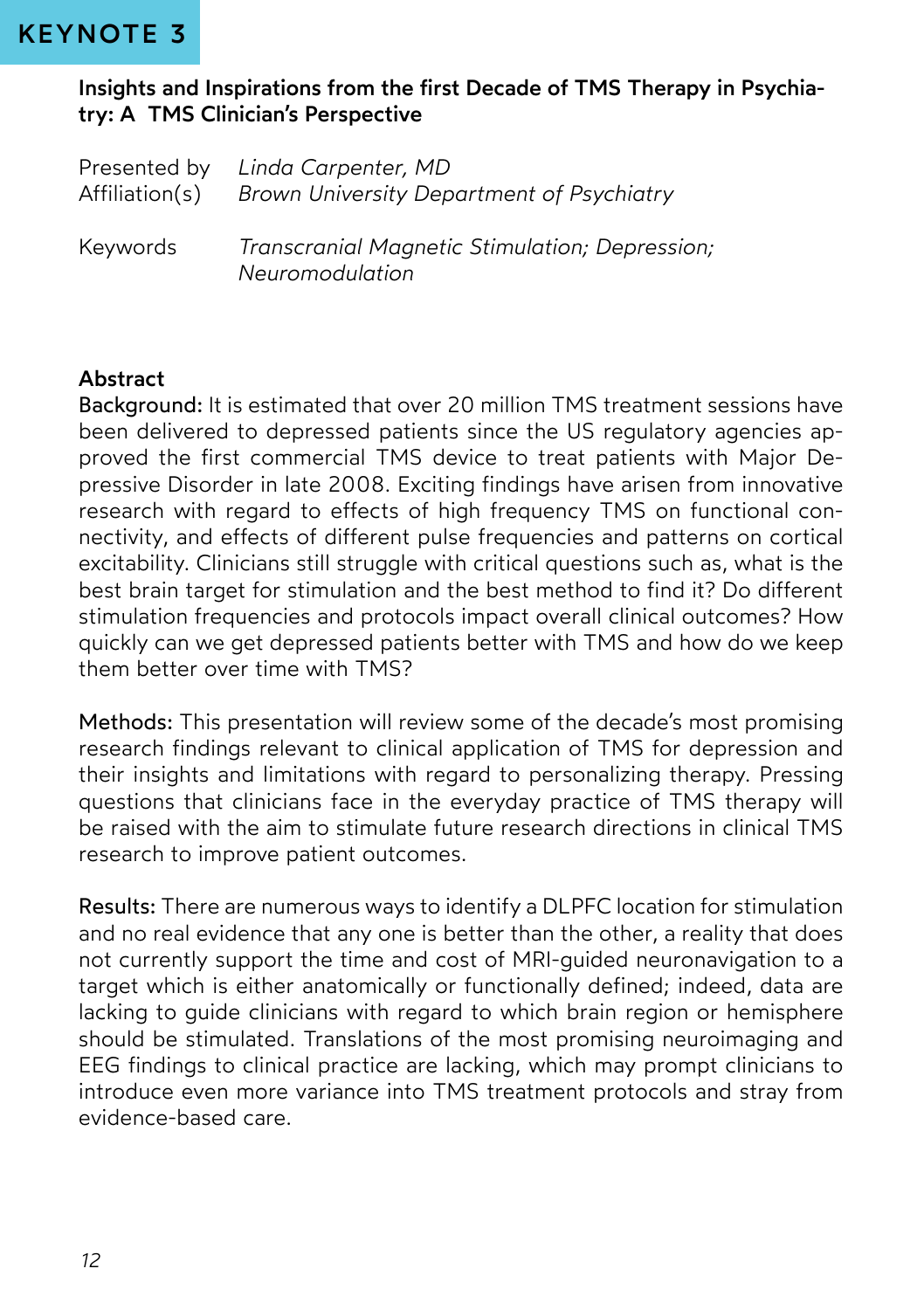#### Fractionating psychiatric cohorts using machine learning and big data

| Presented by   | Andre F. Marquand                                     |
|----------------|-------------------------------------------------------|
| Affiliation(s) | Donders Institute for Brain, Cognition and Behaviour, |
|                | Nijmegen, The Netherlands                             |
| Coauthors      | Richard Dinga, Mariam Zabihi, Seyed Mostafa Kia,      |
|                | Christian Beckmann, Lianne Schmaal                    |
| Keywords       | Stratification, Machine Learning, Big Data            |

#### Abstract

Background: Psychiatric disorders are all highly heterogeneous at the level of clinical presentation and underlying biology, which poses major challenges to understanding their underlying mechanisms and developing better treatments. In this talk I will review work from our group that approaches the stratification problem from multiple complimentary perspectives, highlighting this discussion via applications in autism, depression and schizophrenia.

Methods: I will first adopt a historical perspective showing subtyping is not new in psychiatry. I will then present work that aims to replicate some high-profile findings before presenting some recent methodological innovations that provide a new perspective on the stratification problem.

Results: I will show that despite decades of effort, the classical approach has still not converged on a set of subtypes that challenge the diagnostic labels for any disorder. I will propose theoretically grounded reasons for this, and highlight methodological issues that are underappreciated, yet prevalent in such studies. Finally, I will introduce alternative perspectives on the stratification problem using normative modelling and latent variable models.

Discussion/conclusion: Stratification remains an important challenge in psychiatry. I argue that methodological innovation and careful validation is crucial to capitalize on the wealth of biological, clinical and behavioural measures that are routinely acquired in 'big data' cohorts. In particular approaches that provide statistical inferences at the individual level and allow multiple overlapping fingerprints to overlap in the same individual are crucial to precisely dissect the heterogeneity underlying mental disorders. Ultimately, the hope is that this will pave the route towards precision psychiatry.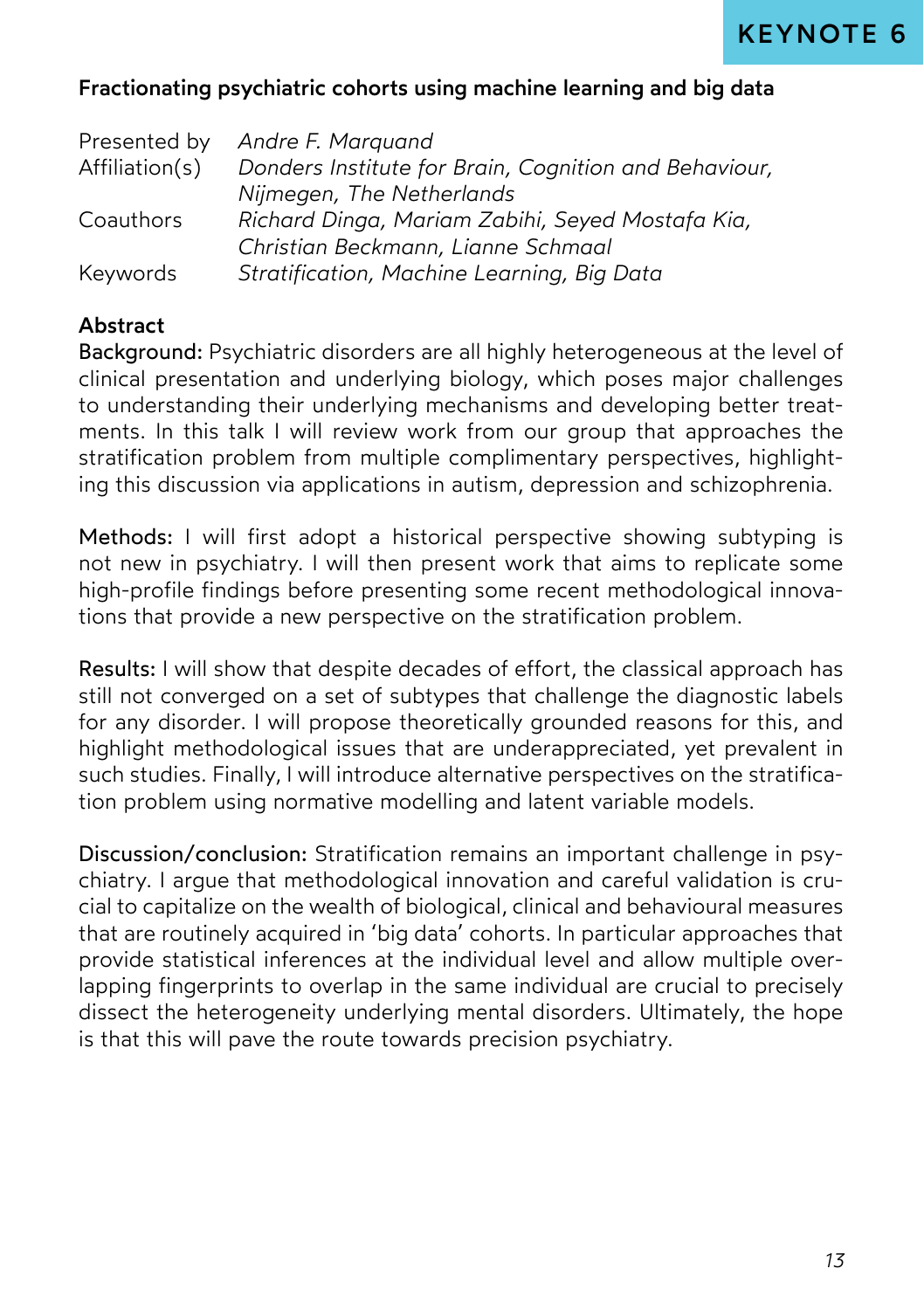#### KEYNOTE 7

#### Grounding Psychiatry in Scalable Brain-Based Biomarkers

| Presented by Amit Etkin, MD PhD                                                 |
|---------------------------------------------------------------------------------|
| Affiliation(s) CEO, Alto Neuroscience. Professor, Stanford University,<br>LISA. |
|                                                                                 |

Keywords *Machine learning, biomarker, depression*

#### Abstract

Over the past two decades, brain imaging studies have defined a set of distributed brain systems that contribute to cognition, emotion, mood and other mental processes. Perturbations in these circuits have been identified in different ways across psychiatric disorders. Yet, these insights have not translated to the development and deployment of treatments in psychiatry. I will discuss work on neural circuit signatures that either define specific biologically-discrete forms of psychopathology, or predict treatment outcome, doing so at the individual patient level through a range of new machine learning-based analyses of electroencephalography (EEG) data. Together, these data suggest that we are now on the brink of scalable and clinically-applied innovations in circuit-based diagnostics and treatments for mental illness, thereby taking us beyond dependence on symptom checklists for diagnosis, and having only one-size-fits-all treatments.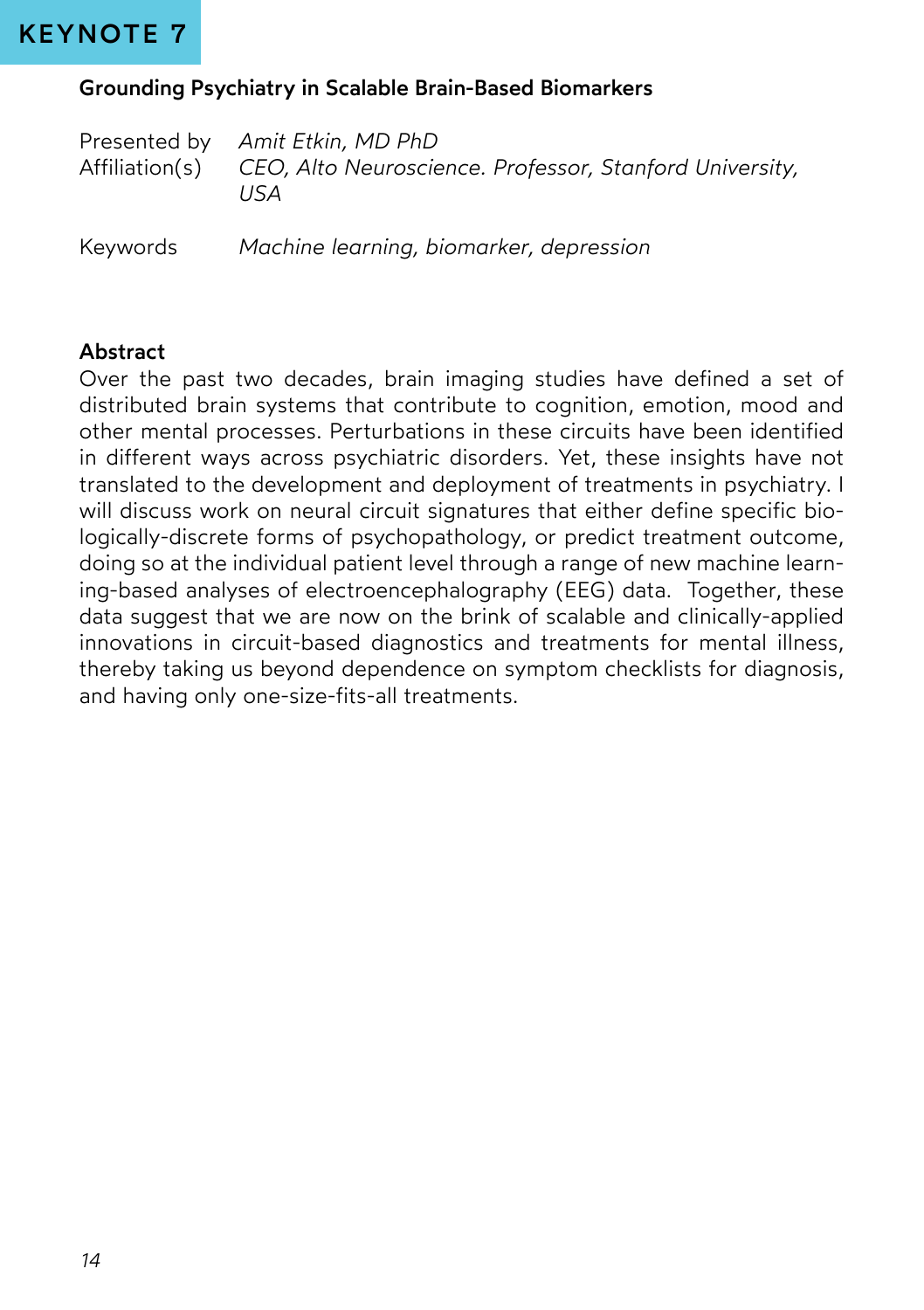#### Using electric field modeling to inform ECT dosing and device development

| Presented by    | Zhi-De Deng                                                 |
|-----------------|-------------------------------------------------------------|
| Affiliation(s)  | National Institute of Mental Health, National Institutes of |
|                 | Health, USA                                                 |
| Coauthors       | Egill Axfjord Fridgeirsson, Damiaan Denys, Jeroen A. van    |
|                 | Waarde, Guido A. van Wingen                                 |
| <b>Keywords</b> | Electroconvulsive therapy; modeling; device                 |

#### Abstract

Background: Electroconvulsive therapy (ECT) electrode placement and current amplitude are crucial determinants of its efficacy. A recent GEMRIC study found that right unilateral (RUL) ECT induces electric field that causes volumetric changes in the amygdala and hippocampus. In this current study, we extended the sample with bilateral (BL) ECT patients, and test whether these electric field distributions were associated with ECT outcome.

Methods: Patients participated in a prospective observational ECT study at Rijnstate Hospital in Arnhem, Netherlands. Depression severity was scored using the Montgomery–Åsberg Depression Rating Scale (MADRS). Patients received RUL ECT at 6x seizure threshold and/or BL ECT at 2.5x seizure threshold, using a Thymatron System IV (900 mA). Baseline T1-weighted MRI was used to construct the head model and simulate the electric field using SimNIBS.

Results: In BL ECT patients, we found three major clusters where the electric field strengths were significantly correlated with MADRS. The first cluster (p=0.0422) was in the left temporal lobe (peak at MNI: -57, 7, -11). The second cluster (p=0.0432) was situated in the right superior temporal gyrus (MNI: 41,  $-26$ ,  $-23$ ). The third cluster ( $p=0.0468$ ) was in the left middle temporal gyrus (MNI: -71, -17, -16).

Conclusion: Using a computer model derived from individual MRI data, we showed that less optimal ECT outcome was associated with higher electric field strength in the temporal lobes. We will discuss strategies for new ECT device design to optimize targeting and dosing.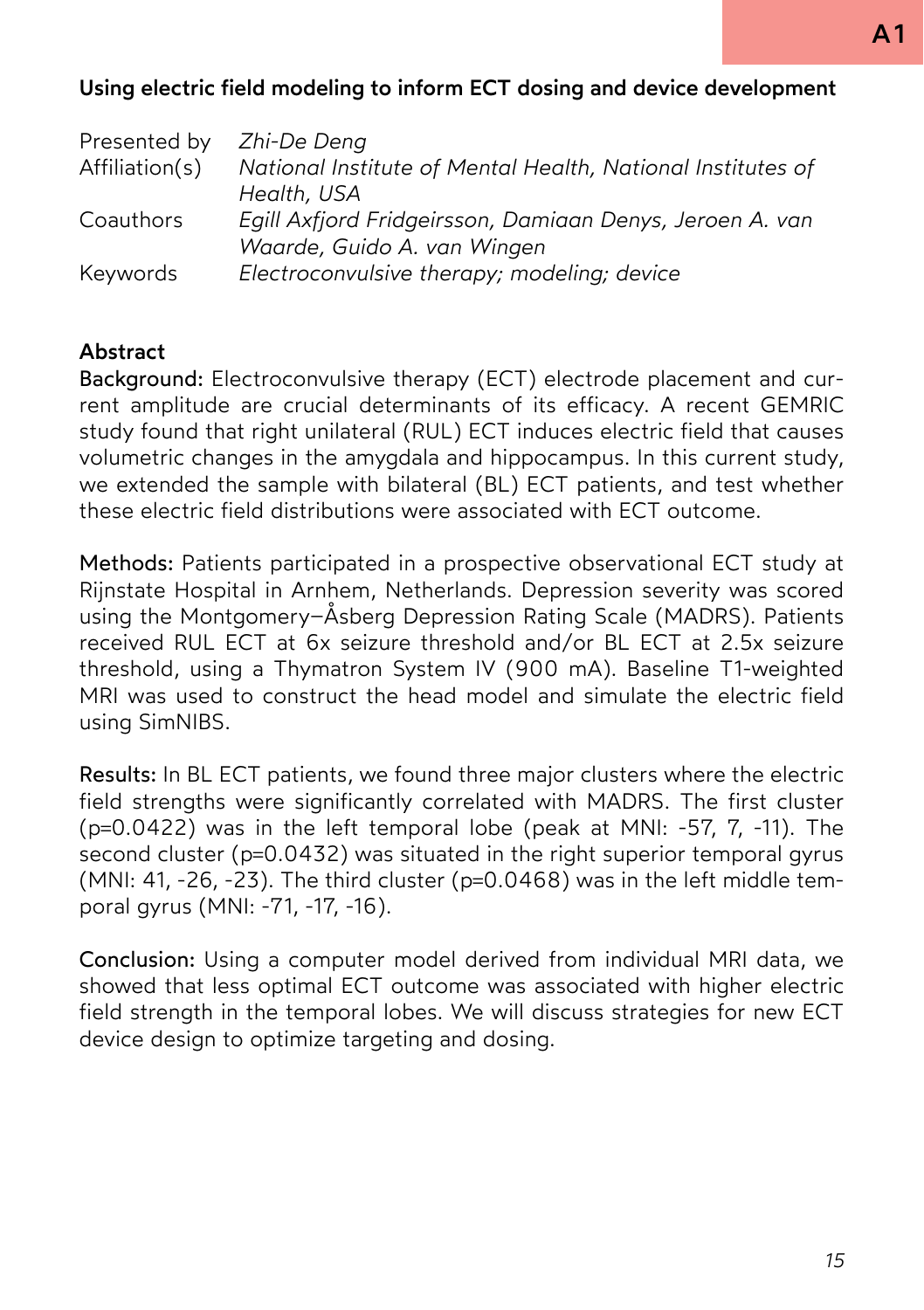#### Current Connections: Brain patterns in electroconvulsive therapy

|                | Presented by Peter C.R. Mulders                                                     |
|----------------|-------------------------------------------------------------------------------------|
| Affiliation(s) | Radboudumc, Donders Center for Cognitive Neuroimaging,<br>Nijmegen, The Netherlands |

Keywords *ECT, depression, network*

#### Abstract

Background: Electroconvulsive therapy (ECT) is the most effective treatment for depression but its underlying mechanisms remain poorly understood. While structural changes in the brain through ECT have been consistently identified, these have mainly focused on specific subcortical regions such as the hippocampus and a link to clinical improvement has not been clearly established. If and how structural volumetric changes relate to clinical effects remains elusive, but important to determine for current and future antidepressant research.

Methods: We used recursive feature elimination and linear discriminant analysis using the Global ECT-MRI consortium sample (n=192) to determine whether a multivariate pattern of structural changes induced by ECT could discriminate responders from non-responders.

Results: A pattern of structural changes in cortical midline, striatal and lateral prefrontal areas discriminates responders from non-responders (75% accuracy, p<0.001) while left-sided mediotemporal changes discriminate unilateral from bilateral electrode placement (81% accuracy, p<0.001).

Discussion/conclusion: The identification of a multivariate discriminative pattern shows that structural change is relevant for clinical response to ECT, but this pattern does not include mediotemporal regions that have been the focus of electroconvulsive therapy research so far.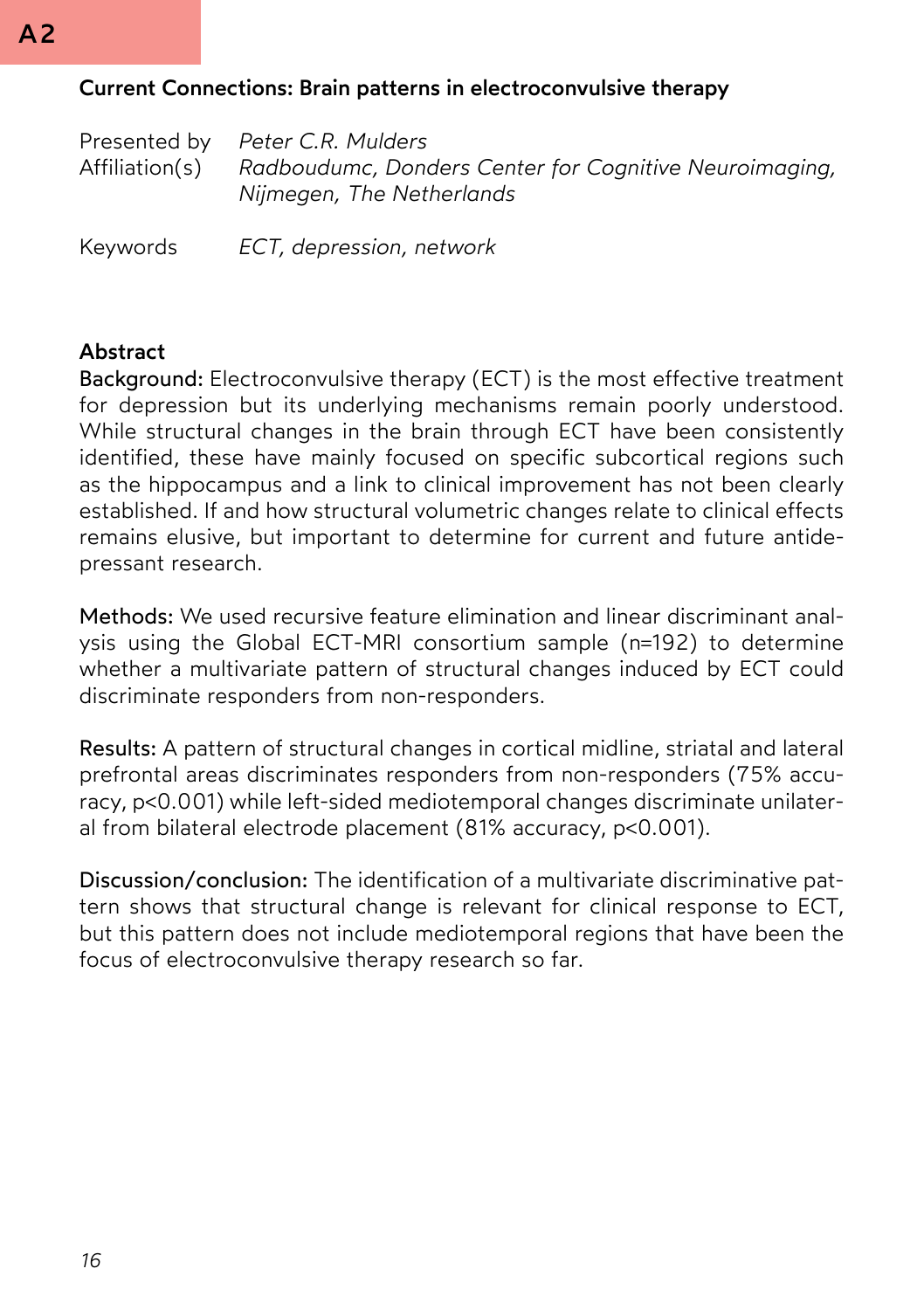#### Global collaboration to study brain changes after ECT - current findings and future prospects

Presented by *Leif Oltedal* Affiliation(s) *Department of Clinical Medicine, University of Bergen, Ber gen, Norway. Mohn Medical Imaging and Visualization Centre, Department of Radiology, Haukeland University Hospital, Bergen, Norway.*

Keywords *gray matter, global collaboration, ECT*

#### Abstract

Background: Over the last couple of decades Magnetic Resonance Imaging (MRI) has been increasingly utilized for the study of the neurobiological underpinnings of electroconvulsive therapy (ECT). Among the best documented effects is an increase in the volume of brain gray matter following ECT. However, results of individual studies vary, and most investigations have not found a clear link between changes seen on MRI and clinical outcome. Hence, we do not know whether the volumetric changes can be therapeutic or not.

Methods: The Global ECT-MRI Research Collaboration (GEMRIC) was established in June 2015. Today 22 groups around the world has joined and share data and conduct analyses together. The current database includes more than 700 subjects. Through a centralized server, members can process data and perform analyses remotely.

Results: The large sample improves statistical power and allows characterization of structural and functional brain changes following ECT in more detail compared to individual studies. So far, GEMRIC has documented that the gray mater volumetric increases seen after ECT are not specific to depression circuitry, but broadly distributed. Although effect sizes are large; both for volume increases and changes in depression scores – a clear link between imaging findings and therapeutic outcome is missing. However, we have documented how the length of treatment, electrode position and the electrical field distribution relates to volumetric brain changes.

Discussion/conclusion: Through collaboration, we have gained knew knowledge about the effects of ECT on the human brain. Ongoing efforts and future prospects will be discussed.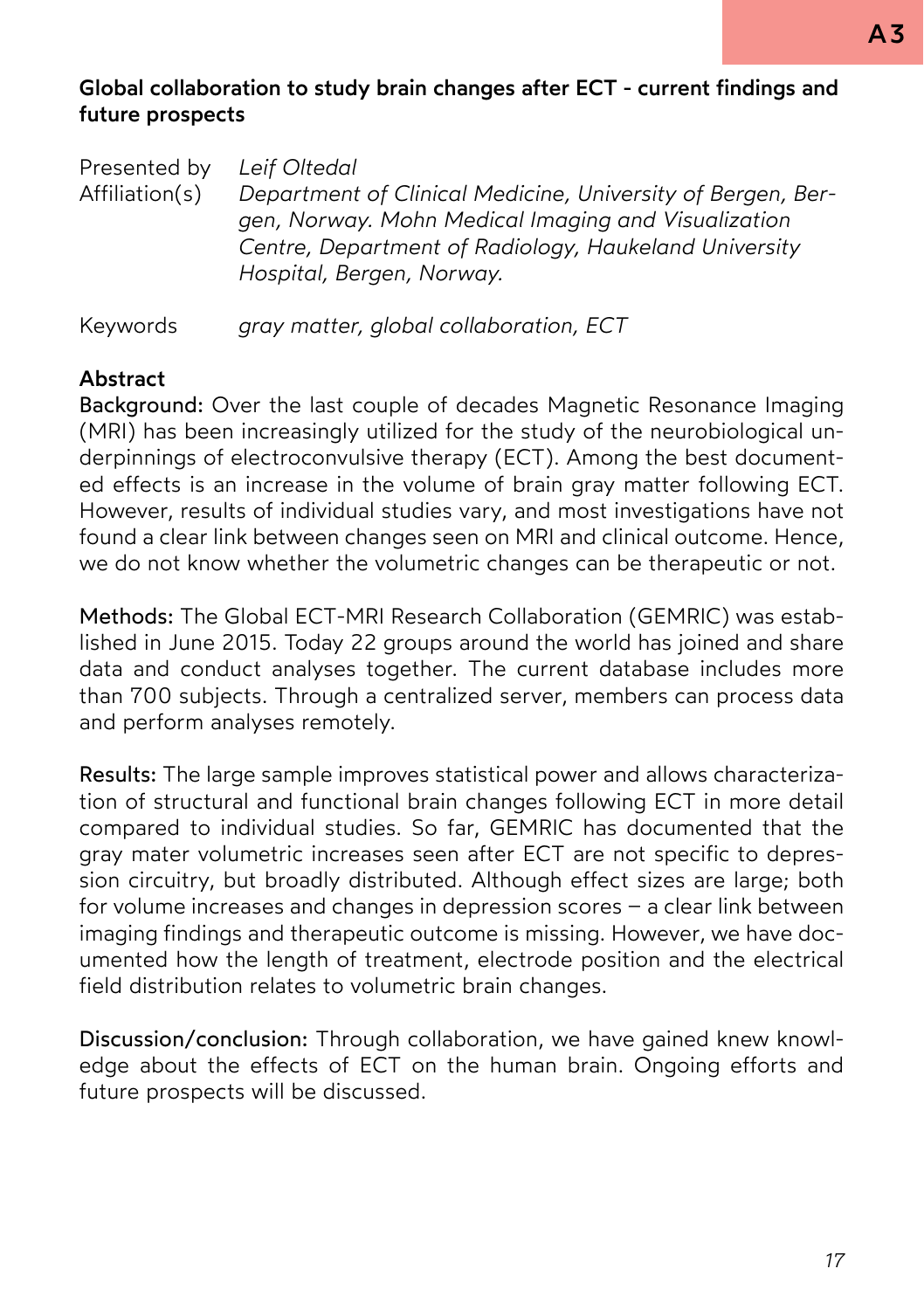#### Efficacy of rTMS vs ECT for treatment resistant depression

| Presented by   | Philip van Eijndhoven, MD, PhD                         |
|----------------|--------------------------------------------------------|
| Affiliation(s) | Department of Psychiatry, Radboudumc Nijmegen, The     |
|                | Netherlands. Donders Institute of Brain, Cognition and |
|                | behaviour, Nijmegen, The Netherlands                   |
| Coauthors      | Indira Tendolkar, Iris Dalhuisen                       |
| Keywords       | ECT, rTMS, TRD                                         |

#### Abstract

In recent years rTMS has emerged as a new treatment strategy for treatment resistant depression (TRD). The question arises how rTMS relates to the gold standard treatment for TRD: ECT. In this talk I will give a comprehensive overview of the literature of studies on the comparative efficacy of rTMS and ECT. Metaregression and recent network-analyses that make indirect comparisons between the treatment options will be included and the limitations of these approaches will be discussed. Next, differences in side effects, patient preference and cost-effectiveness of rTMS and ECT will be addressed. Finally, the predictors of treatment response and neurobiological changes after treatment will be discussed, to give a balanced perspective on the place of rTMS and ECT in the treatment of TRD.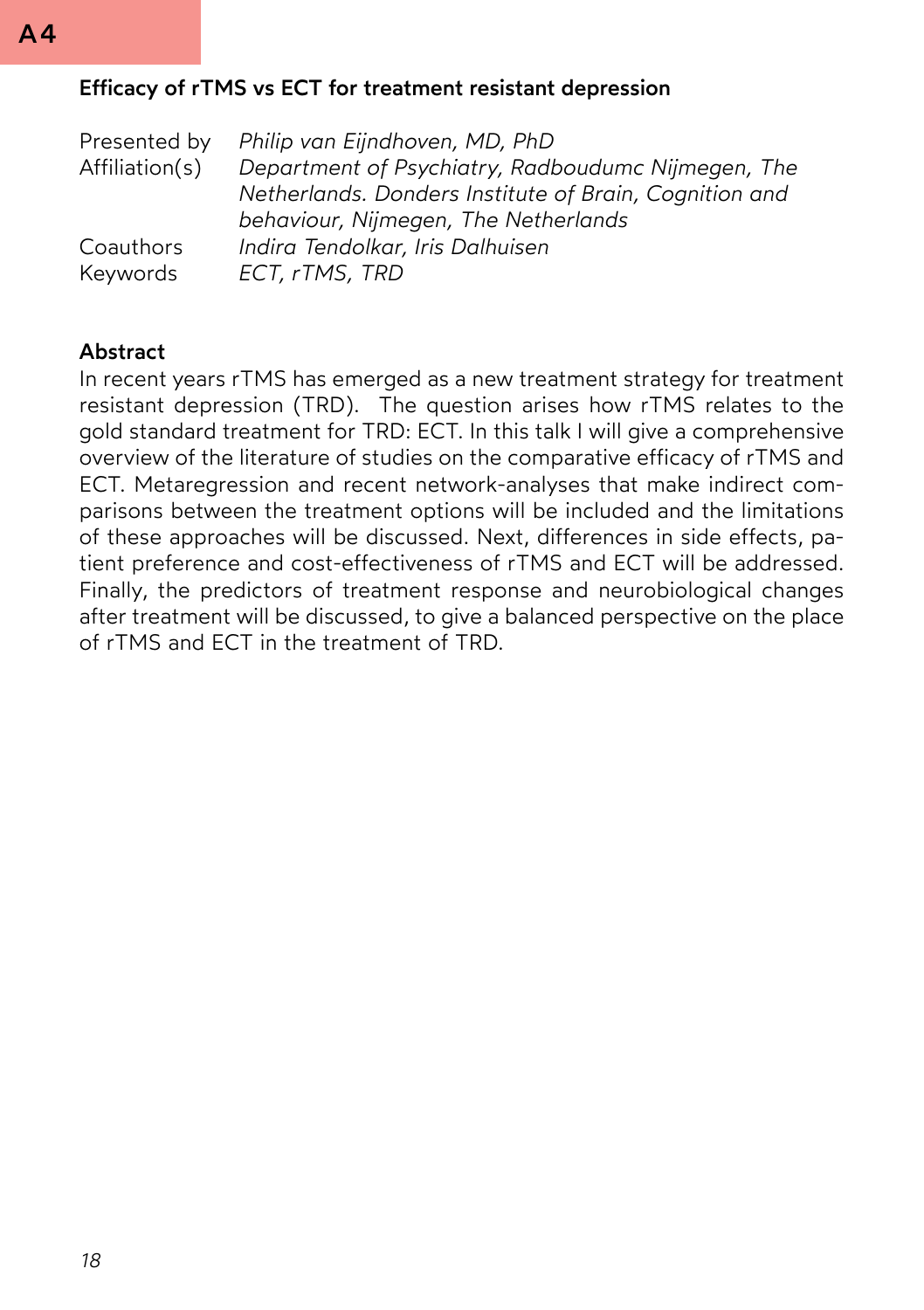#### Updates on theta burst transcranial magnetic stimulation

|                | Presented by Ying-Zu Huang                                                                         |
|----------------|----------------------------------------------------------------------------------------------------|
| Affiliation(s) | Department of Chang Gung Memorial Hospital and Chang<br><b>Gung University College of Medicine</b> |
|                |                                                                                                    |

Keywords *TBS, dose, variability*

#### Abstract

Background: Theta burst stimulation (TBS) has been introduced to the world for 15 years, and is still the most effective form of rTMS in the world. Like other non-invasive brain stimulation (NIBS) protocols, the variability and fragility of its after-effects have been questioned. Moreover, more profound and longer-lasting effects are demanded.

Methods: Thanks to studies over the past decade, the mechanisms, variability, influence of physical and mental activities of TBS is better known. Moreover, the efficiency of TBS makes it the most suitable protocol for dose titration and after-effect consolidation.

Results: The results of the studies give the clues for minimising variability of the effects. On the other hand, the after-effects of TBS could be enhanced or modulated to the wanted direction to, for example, improve the therapeutic benefits by manipulating some factors. Furthermore, the dose effect of TBS is now better known, and the benefit of dose titration has begun to be demonstrated in the clinical practice.

Discussion/conclusion: By understanding the factors causing the variability or modulating the after-effects of TBS, people can easier control for predict effects or even manipulate TBS for a specific purpose. The knowledge of factors for dose titration will be helpful for developing a more powerful and efficient therapeutic protocol using TBS.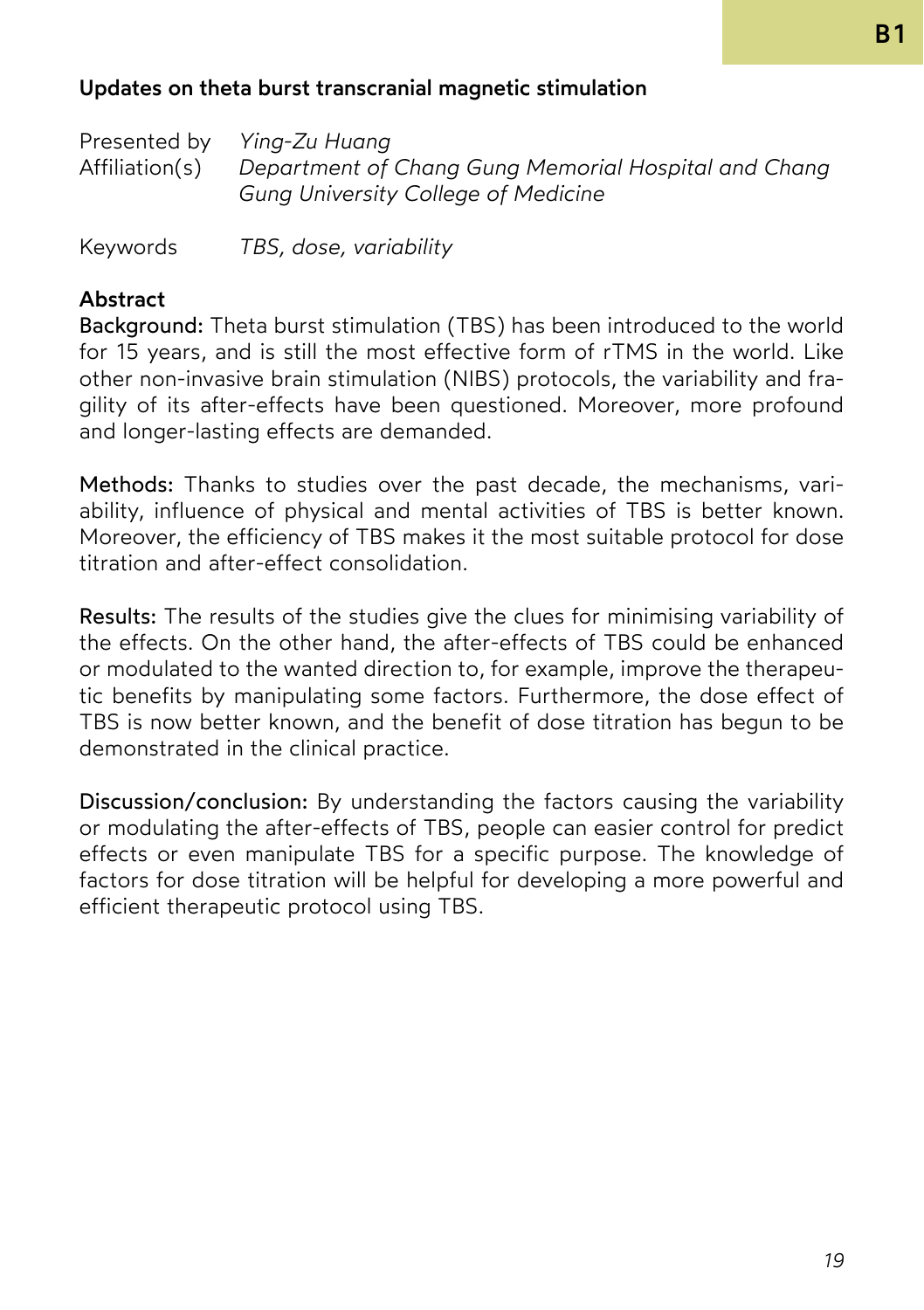#### Practicalities and Possibilities of Transcranial Ultrasound Stimulation

| Presented by   | Lennart Verhagen                                     |
|----------------|------------------------------------------------------|
| Affiliation(s) | Donders Institute, Radboud University, Nijmegen, The |
|                | <b>Netherlands</b>                                   |
| Coauthors      | Davide Folloni, Nima Khalighinejad, Alessandro       |
|                | Bongioanni, Jean-Francois Aubry, Jerome Sallet,      |
|                | Matthew Rushworth                                    |
| Keywords       | focused ultrasound, non-invasive, neuromodulation    |

#### Abstract

Background: It has long been a dream in medicine and neuroscience to be able to non-invasively stimulate deep in the brain. This would open up completely new horizons for research and treatment of brain disorders such as Parkinson's disease, epilepsy, and depression. Recent discoveries now suggest that this promise can be met by ultrasonic neuromodulation. Low-intensity focused ultrasound provide a means to deliver energy – safely and remotely – to virtually any region of the brain with millimetre precision. There, the sound waves can tune neural activity.

Methods: In this introductory overview, I will discuss how we can use low-intensity ultrasound to safely stimulate the brain with high specificity, even deep in the brain. I will review the history of this approach, our current understanding of the biophysical mechanisms and physiology, its impact on both local and circuit activity, its modulation of behavioural performance, and an outlook on current trends and future applications.

Results: In particular, I will describe pioneering non-human primate work, showing how a novel repetitive protocol can induce hour-long plastic changes. Whole-brain fMRI allowed us to track how ultrasound impacted both local and remote circuits. Behavioural measurements revealed the specific consequences of a focal neural perturbation on cognitive computations. I will discuss work on the causal roles of the anterior cingulate cortex, amygdala, basal forebrain, and medial prefrontal cortex in decision-making and learning.

Discussion/conclusion: Non-invasive high-precision deep brain stimulation now seems within grasp with ultrasonic neuromodulation. Yet, the field is young and many foundational questions are still to be answered.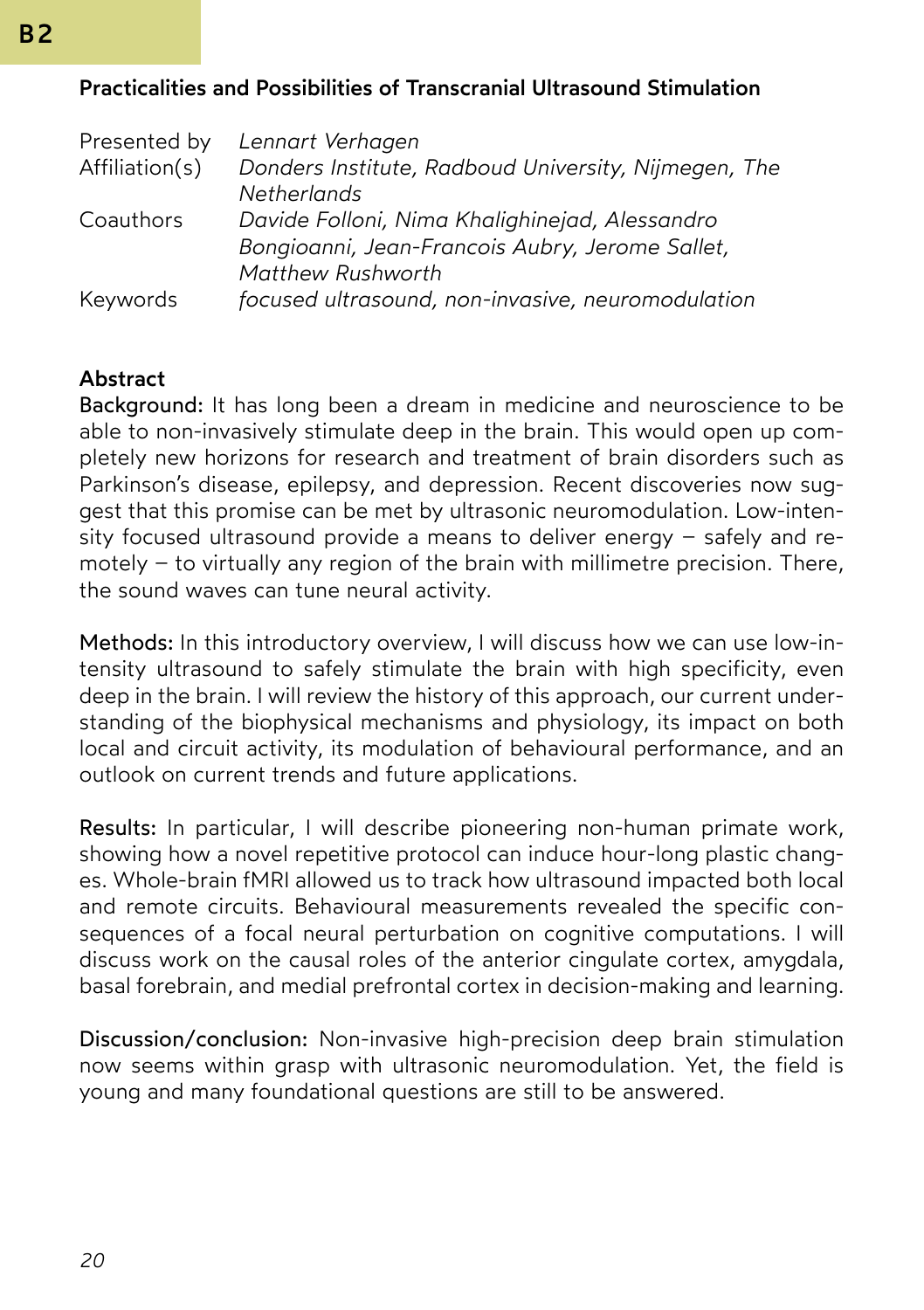#### Noninvasive Deep Brain Stimulation via Temporally Interfering Electric Fields

| Presented by   | Nir Grossman                                                   |
|----------------|----------------------------------------------------------------|
| Affiliation(s) | Department of Brain Sciences, Imperial College London,         |
|                | UK. Dementia Research Institute, Media Lab and McGovern        |
|                | Institute for Brain Research, Massachusetts Institute of       |
|                | Technology, USA                                                |
| Coauthors      | Bono, D., Dedic, N., Kodandaramaiah, S.B., Rudenko, A.,        |
|                | Suk, H.J., Cassara, A.M., Neufeld, E., Kuster, N., Tsai, L.H., |
|                | Pascual-Leone A., Boyden S.E                                   |
| Keywords       | temporal interference, non-invasive, deep brain stimulation    |

#### Abstract

Background: Electrical brain stimulation is a key technique in research and clinical neuroscience studies, and also is in increasingly widespread use from a therapeutic standpoint. However, to date all methods of electrical stimulation of the brain either require surgery to implant an electrode at a defined site, or involve the application of non-focal electric fields to large fractions of the brain.

Methods: By delivering to the brain multiple electric fields at frequencies too high to recruit neural firing, but which differ by a frequency within the dynamic range of neural firing, we can electrically stimulate neurons throughout a region where interference between the multiple fields results in a prominent electric field envelope modulated at the difference frequency.

Results: We validated this temporal interference (TI) concept via modeling and physics experiments and verified that neurons in the living mouse brain could follow the electric field envelope. We demonstrate the utility of TI stimulation by stimulating neurons in the hippocampus of living mice without recruiting neurons of the overlying cortex. Finally, we show that by altering the currents delivered to a set of immobile electrodes, we can steerably evoke different motor patterns in living mice.

Discussion/conclusion: We report a noninvasive strategy for electrically stimulating neurons at depth using well-known electrical fields and without the need for chemical or genetic manipulation of the brain tissue.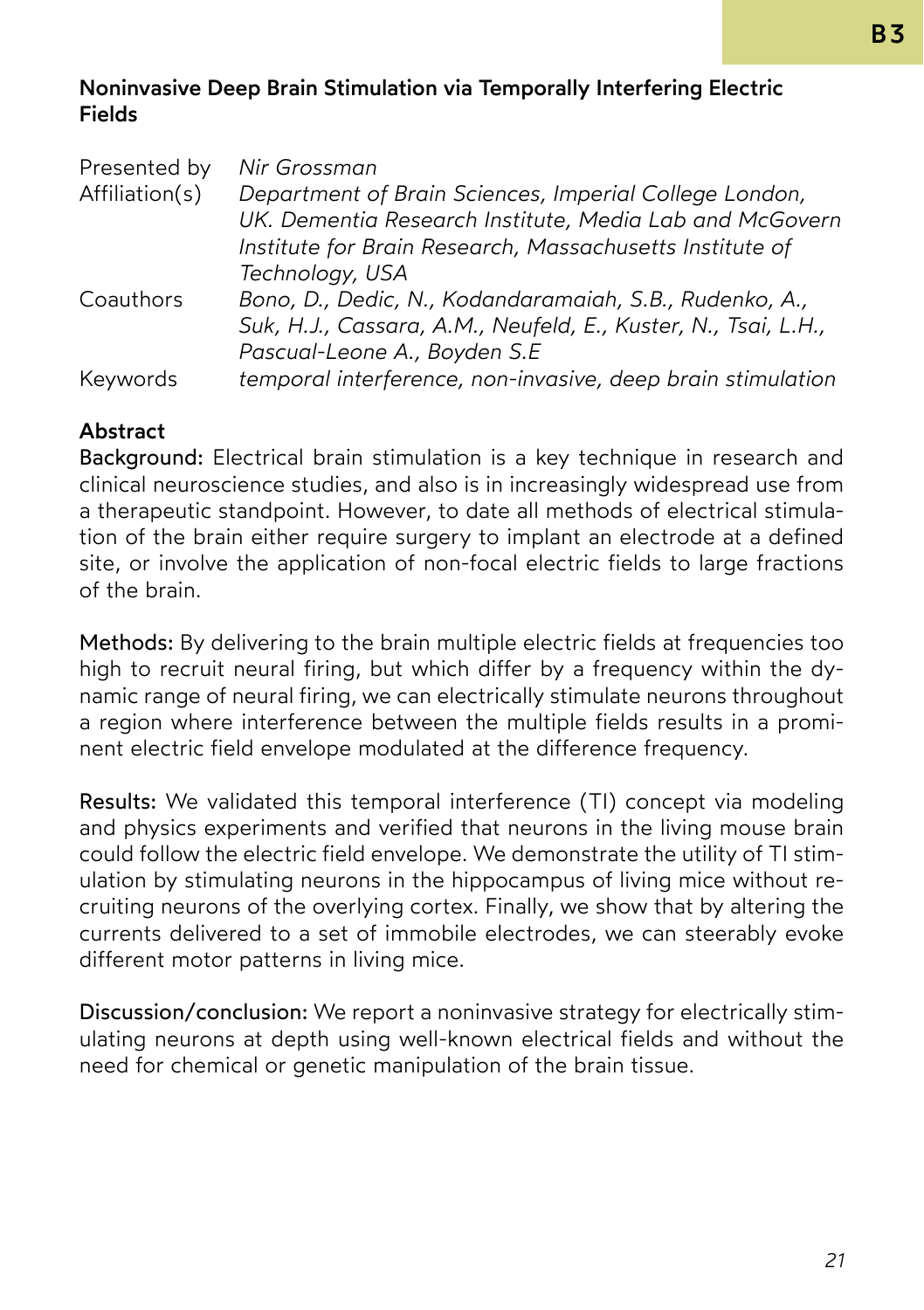#### New applications for transcranial alternating current stimulation

Presented by *Ivan Alekseichuk* Dept of Biomedical Engineering, University of Minnesota,  *Minneapolis, Minnesota, USA*

Keywords *tACS, NIBS*

#### Abstract

Background: Transcranial alternating current stimulation (tACS) is a non-invasive neuromodulatory method hypothesized to entrain neural spiking timing and local field potentials in the frequency- and phase-dependent manner. Despite the great promise of manipulating complex, intrinsic brain activity, prevailing applications take limited advantage of knowledge regarding the inherent organization and connectivity in the brain oscillations.

Methods: Recent studies using non-invasive and invasive electrophysiological recordings in awake humans and non-human primates illuminate the mechanism of actions and potential of tACS in informed manipulation of neural connectivity in the brain.

Results: Here, I will first present the advances regarding the mechanistic understanding of tACS in the brain on the cellular level. I will then discuss new promising approaches for targeting neural communication mechanisms such as cross-frequency coupling and neocortical traveling waves. The talk will highlight the recent use cases as well as possible future directions.

Discussion/conclusion: Neural communications are inherently complex and multi-dimensional and include various forms of coordinations on different scales. Thanks to the frequency-specific effects, tACS is in the unique position to selectively manipulate phase-based connectivity. Systematic research and pursuit of informed stimulation of cross-frequency coupling and traveling waves in the neocortex can amplify the intervention's effectiveness both in research and clinical applications.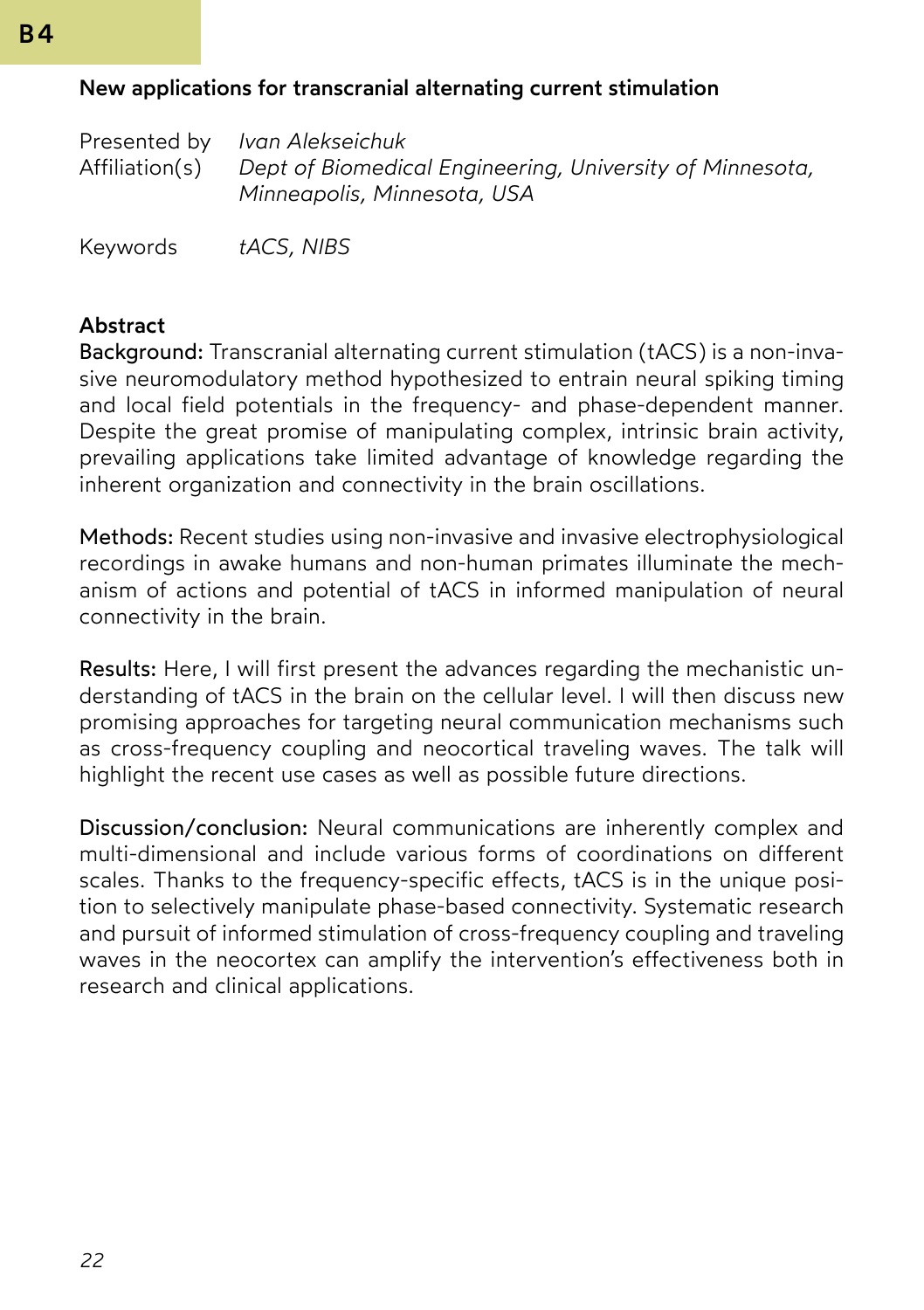#### tDCS-augmented virtual reality exposure for PTSD: possibility for individualized treatment

| Presented by<br>Affiliation(s) | Prof. Mascha van 't Wout-Frank<br>Department of Psychiatry and Human Behavior, Warren<br>Alpert Medical School of Brown University, USA |
|--------------------------------|-----------------------------------------------------------------------------------------------------------------------------------------|
| <b>Keywords</b>                | transcranial direct current stimulation, virtual reality,<br>posttraumatic stress disorder                                              |

#### Abstract

Background: At its core, posttraumatic stress disorder (PTSD) involves the presence of persistent maladaptive fear responses seemingly due to inadequate down-regulation mediated by the ventromedial prefrontal cortex (VMPFC). Here we piloted whether transcranial direct current stimulation (tDCS), aimed to facilitate endogenous VMPFC activity, during presentation to standardized warzone-related virtual reality (VR) scenes reduces psychophysiological arousal and symptoms in veterans with PTSD. Additionally, we explored feasibility to standardize tDCS intensity based on individual neuroanatomy using electrical field modeling.

Methods: Twelve veterans with PTSD underwent six VR exposure sessions while receiving either 25 minutes of 2mA tDCS or sham; anode over EEG-coordinate AF3, cathode over PO8. Outcome measures were changes in skin conductance-based arousal and self-reported PTSD symptom severity. In a separate cohort of 24 patients with PTSD we extracted electrical field variability of this tDCS montage in neural targets associated with "fear" and "extinction".

Results: A significant interaction indicated a greater decrease in psychophysiological arousal in the tDCS+VR versus tDCS+sham group across sessions (p=.03). Individualized e-field modeling resulted in a 0.12 - 0.34 V/m range in obtained electrical field values across both neural targets. In order to obtain the average electrical field, reverse-calculations suggest tDCS intensities should range between 1.36 - 3.04 mA.

Discussion/conclusion: The application of tDCS during VR is feasible, with small sample preliminary data suggesting reduction in psychophysiological arousal. The wide range in obtained electrical field values and subsequent reverse-calculated tDCS intensities validates the need for prospective, individualized electrical field modeling in clinical trials of tDCS.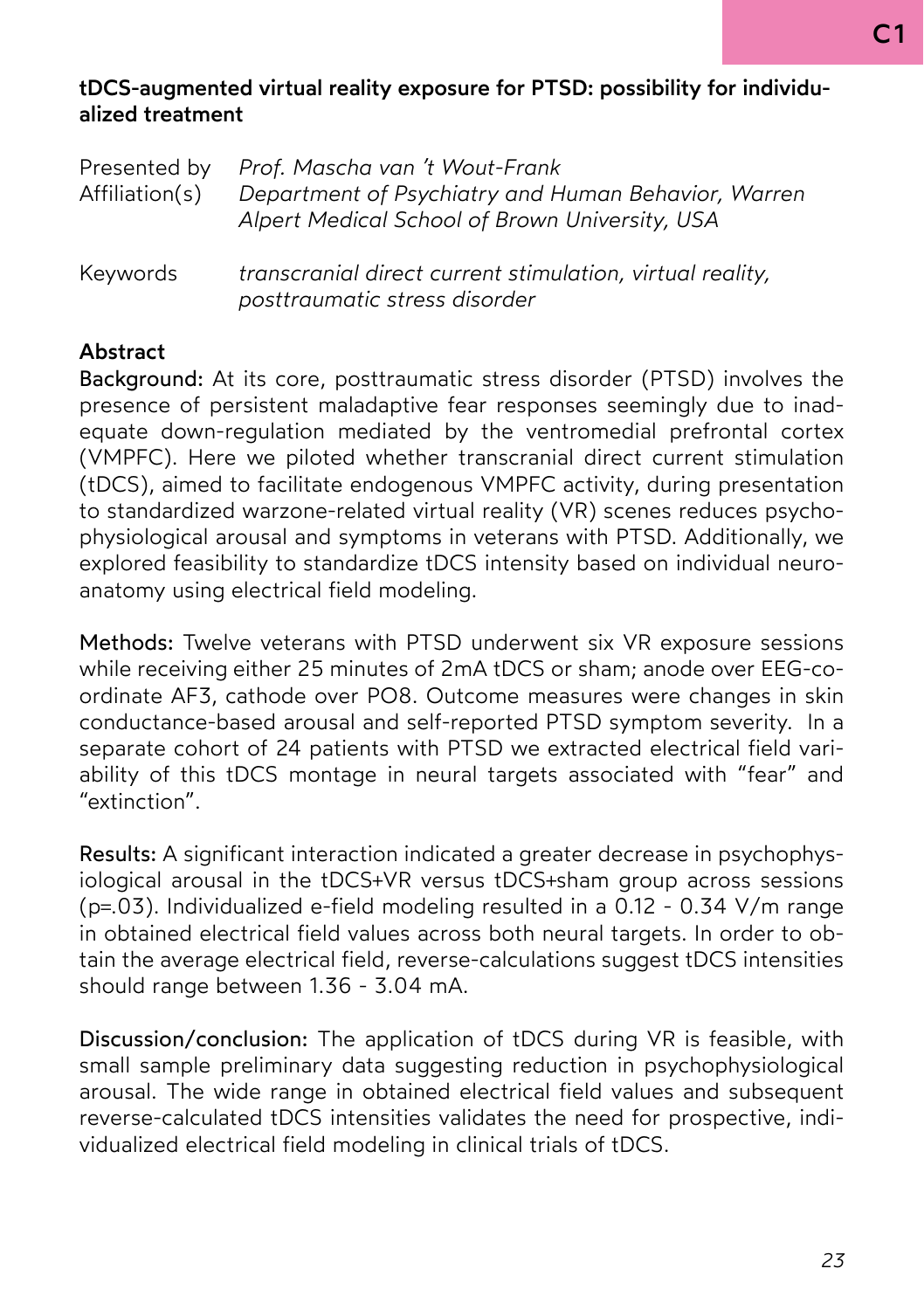|                | Presented by Prof. Malek Bajbouj                   |
|----------------|----------------------------------------------------|
| Affiliation(s) | Center for Affective Neuroscience at Department of |
|                | Psychiatry Charité, Germany                        |
| Coauthors      | Prof. Frank Padberg, Dr. Sabine Aust               |

#### Abstract

Background: Both cognitive interventions and non-invasive brain stimulation have been proven to be effective in the treatment of affective disorders. The simultaneous application of both interventions holds promise to act synergistically if combined in a neurobiologically informed fashion.

Methods: A total of 150 patients have been treated in the PsychotherapyPlus study, a prospective, randomized study, in which patients have been allocated either to a combined cognitive psychotherapy-tDCS arm, a CBT-placebo arm, or a psychotherapy alone arm. CBT was administed in a group setting with 12 sessions within 6 weeks. Extensive neuropsychological testing as well as neuroimaging was performed before and after the end of the intervention.

Results: First results with respect of the interventions on neurocognitive (and clinical) domains are intended to be presented.

Discussion/conclusion: The combination of behavioral and neuromodulatory interventions might be an approach to improve the treatment of patients with affective disorders.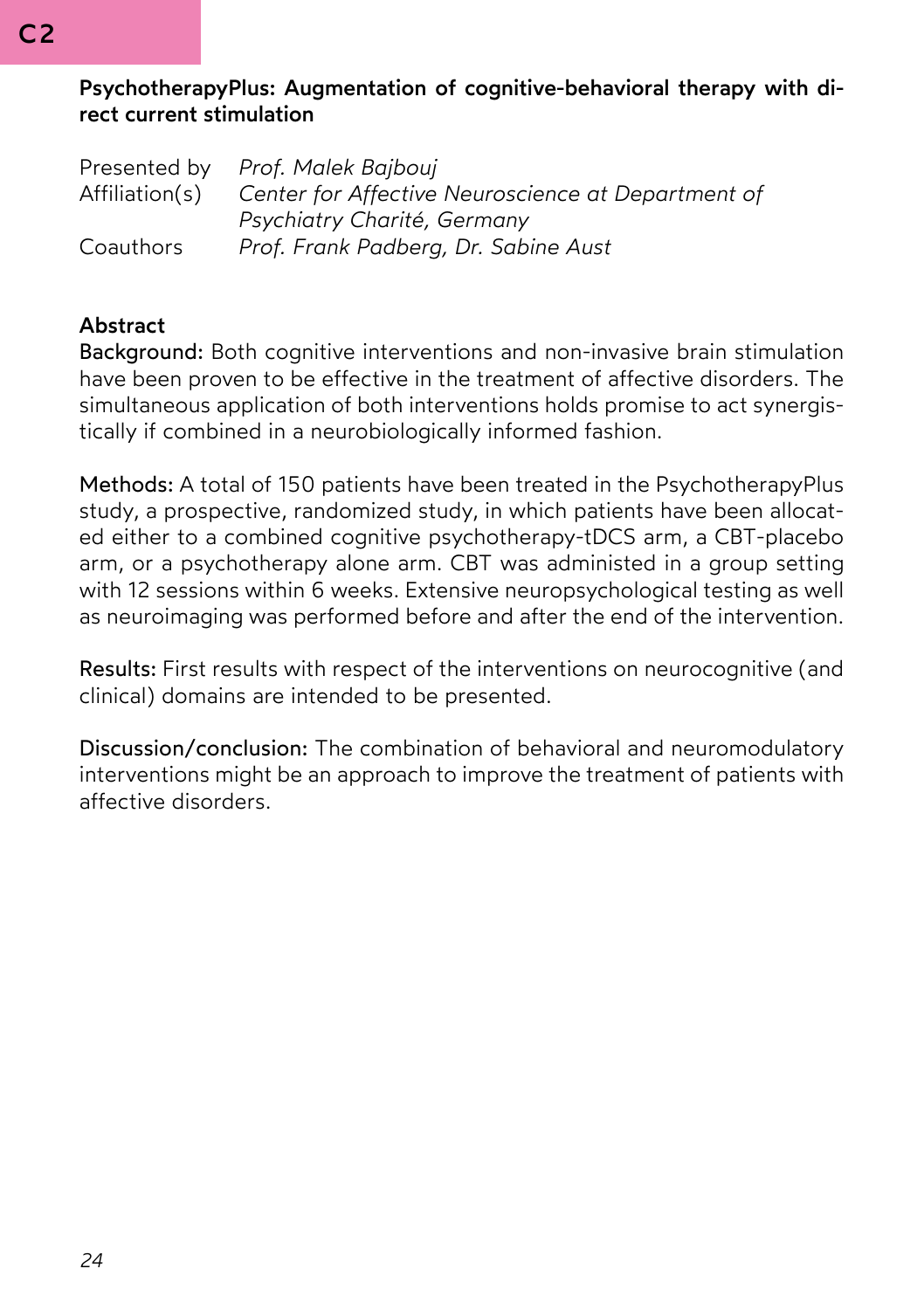#### Perspectives on combined tDCS and psychological interventions

|                 | Presented by Dr. Josefien Dedoncker                       |
|-----------------|-----------------------------------------------------------|
| Affiliation(s)  | Ghent Experimental Psychiatry Lab, Ghent University,      |
|                 | Belgium                                                   |
| <b>Keywords</b> | endophenotypes; psychological interventions; transcranial |
|                 | direct current stimulation                                |

#### Abstract

Background: As the reported efficacy of transcranial direct current stimulation (tDCS) as a standalone psychiatric treatment shows great heterogeneity, tDCS is increasingly being combined with psychological interventions aiming to increase its efficacy. However, it is not yet clear to what extent a combination of both treatments leads to synergistic clinical effects.

Methods: We conducted a state-of-the art review of sham-controlled studies in which both tDCS and a psychological intervention are administered (i.e., dual active treatments).

Results: Our state-of-the-art review of such dual active treatments indicates that they do not usually appear to produce synergistic clinical effects. Therefore, we explored more basic mechanisms related to the dependency of tDCS effects on the brain state. Based on our state-of-the art review, the efficacy of dual active treatments appears to depend on whether individual patients exhibit endophenotypes involved in the development and maintenance of psychopathology, such as prefrontal-mediated cognitive dysfunction.

Discussion/conclusion: We discuss how, by adhering to the Research Domain Criteria (RDoC) framework, future studies can contribute to the development of personalized dual active treatments. Mechanistic clinical research based on the RDoC principles can reveal alternative neural circuits that need to be functionally targeted by both tDCS and psychological interventions, with promising potential for clinical psychological science and practice. Lastly, we discuss basic mechanistic questions that need to be investigated more thoroughly.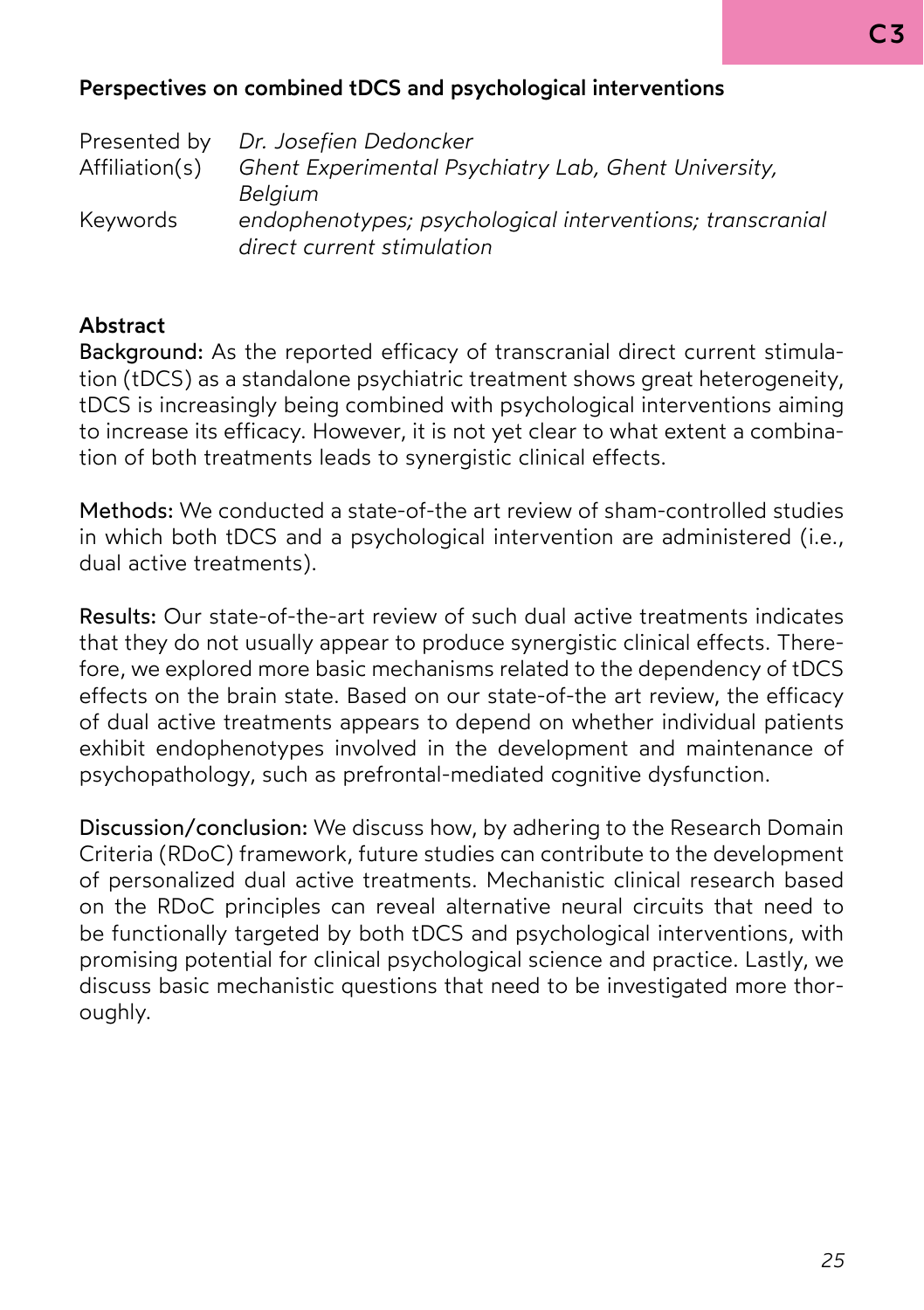#### Concurrent TMS-EEG-fMRI to visualize brain-state dependent iTBS effects on signal propagation from the DLPFC

| Alexander T. Sack, Alix Thomson                                        |
|------------------------------------------------------------------------|
| Section Brain Stimulation and Cognition, Department of                 |
| Cognitive Neuroscience, Faculty of Psychology and                      |
| Neuroscience, Maastricht University, Maastricht,                       |
| The Netherlands                                                        |
| Alix C. Thomson, Tom A. de Graaf, Shanice E. W. Janssens,              |
| Felix Duecker, Teresa Schuhmann, Alexander T. Sack                     |
| Simultaneous TMS-EEG-fMRI, Multimodal Brain Stimulation,<br>Depression |
|                                                                        |

#### Abstract

Background: Repetitive Transcranial Magnetic Stimulation (rTMS) has great therapeutic potential in a range of clinical applications, particularly in the treatment of Major Depressive Disorder (MDD). The main treatment target is the left dorsal-lateral prefrontal cortex (DLPFC), which is stimulated using either high frequency rTMS or intermittent Theta Burst Stimulation (iTBS). The DLPFC is thought to be a node through which rTMS activates deeper cortical structures, however there is little evidence that stimulation effects are able to propagate within these networks.

Methods: Using a novel concurrent TMS-EEG-fMRI setup, we investigated whether the efficacy of signal propagation through these nodes is brain state dependent. In a fully within-subject design, we stimulated healthy participants with either active or sham iTBS. During fMRI acquisition, we gave single TMS pulses to DLPFC to probe the network, using BOLD signal to visualize local and remote brain activation changes. We used EEG to detect whether these pulses are more effective when given at certain phases of ongoing alpha oscillations.

Results: Using this concurrent TMS-EEG-fMRI setup, we were able to visualize the cortico-subcortical signal propagation and brain-state dependency of iTBS stimulation to DLPFC in frontostriatal brain networks known to be involved in MDD.

Discussion/conclusion: Stimulating the depression network at specific predefined oscillatory states determines the direction and strengths of TMS signal propagation through the depression network. Whether this state-dependent network effects also relate to increased clinical efficacy will need to be investigated in future studies on MDD patients.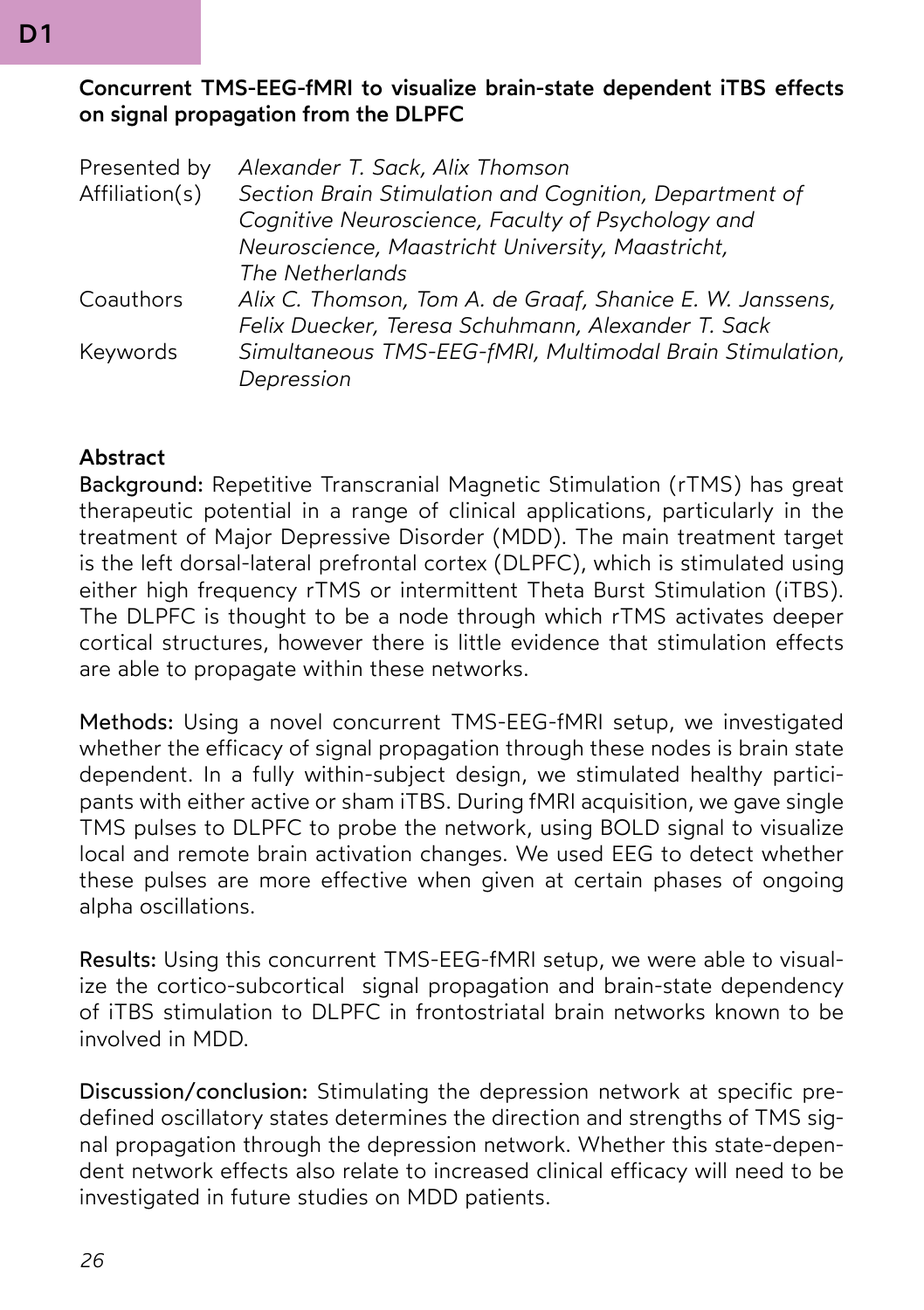#### Neurodevelopmentally Inspired EEG Biomarker for Treatment Stratification Across Various Antidepressant Interventions

| Presented by   | Helena Voetterl                                           |
|----------------|-----------------------------------------------------------|
| Affiliation(s) | Research Institute Brainclinics, Brainclinics Foundation, |
|                | Nijmegen, The Netherlands                                 |
| Coauthors      | Hanneke van Dijk, Martijn Arns                            |
| Keywords       | Individual alpha peak frequency, clinical biomarker, EEG  |
|                | processing                                                |

#### Abstract

Background: Different treatments for depression and ADHD show limited efficacy on the group level, thus being able to predict treatment response would aid in informing treatment prescription. The individual alpha peak frequency (iAPF) recorded during resting-state EEG shows promise in predicting outcome to various treatments for depression and ADHD but different ways to analyze EEGs can hinder replication of findings and thereby implementation in clinical practice.

Methods: The present study aims to optimize determination of the biologically most plausible iAPF by utilizing the well-studied effect of iAPF indexing maturation during childhood. IAPFs determined with various EEG processing parameter combinations are correlated with age in a large number of children and adolescents. The combinations that reflect the maturation effect best are selected to replicate previous treatment prediction across multiple datasets.

Results: We identify EEG processing parameters most suitable to determine iAPF in a large, heterogeneous dataset and use these to improve treatment prediction with iAPF. We, furthermore, implement these analysis parameters to examine the predictive potential of the iAPF for depression and ADHD interventions for which this relationship has not been studied before.

Discussion/conclusion: Optimizing EEG analysis is crucial to prevent false negative results and to develop reliable biomarkers such as the iAPF that will promote informed treatment choice.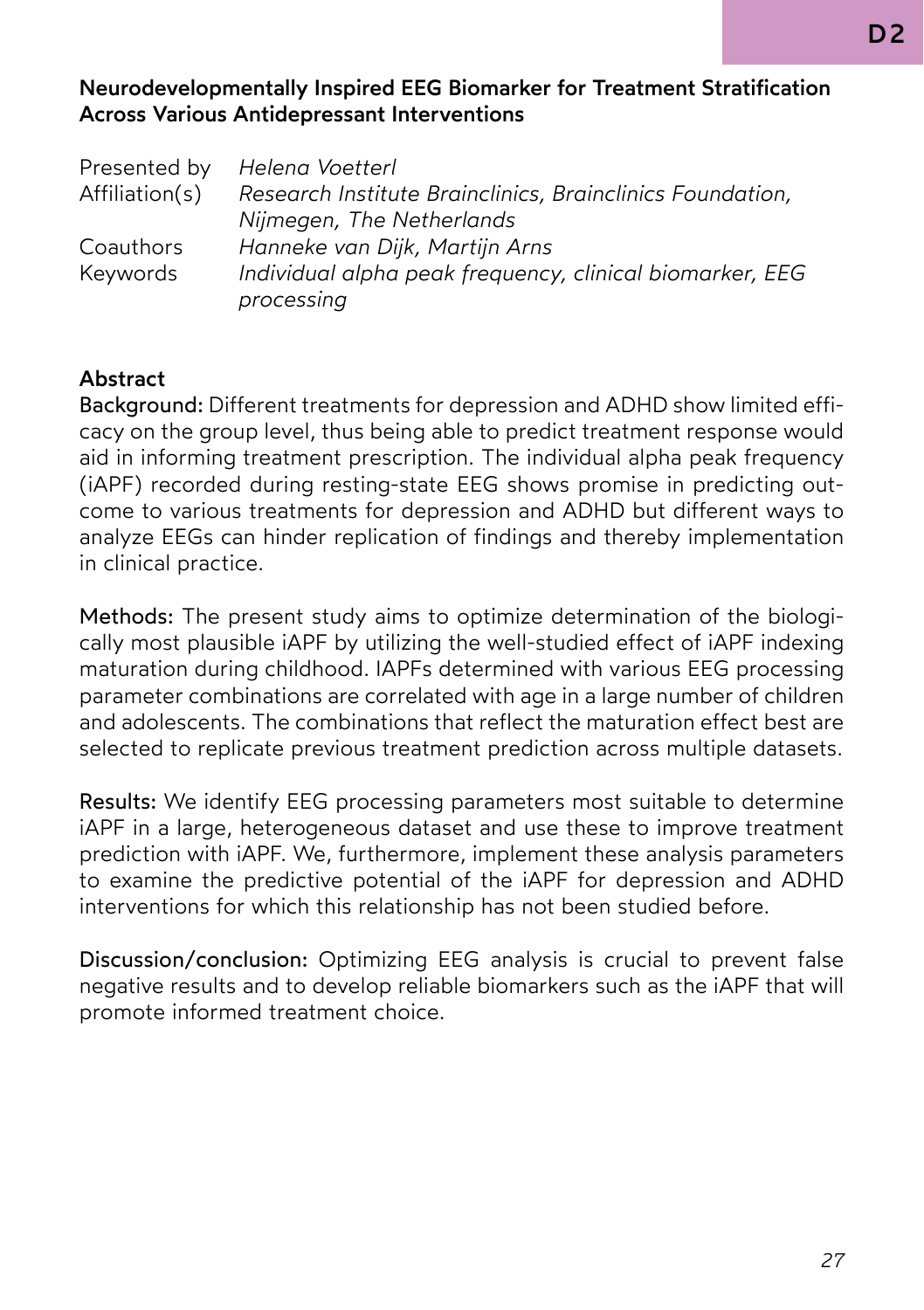#### Neuro-Cardiac-Guided TMS (NCG-TMS) to target the depression network: Possibilities for rTMS treatment stratification?

Presented by *Martijn Arns* Affiliation(s) *Research Institute Brainclinics, Brainclinics Foundation, Nijmegen, The Netherlands. Amsterdam UMC, University of Amsterdam, Department of Psychiatry, Location AMC, Amsterdam Neuroscience, The Netherlands. Department of Cognitive Neuroscience, Faculty of Psychology and Neuroscience, Maastricht University, Maastricht, The Netherlands*

Keywords *rTMS, depression, heart-brain*

#### Abstract

In depression (MDD) treatment there is a clear need for novel treatments, biomarkers and individualized treatment approaches. This presentation will focus on repetitive Transcranial Magnetic Stimulation (rTMS) treatment in MDD on EEG and clinical predictors (Krepel et al., 2018; 2019). The efficacy of rTMS is thought to be mediated through a frontal-vagal pathway, including structures such as the DLPFC and sgACC. A new method called Neuro-Cardiac-Guided TMS (NCG TMS), exploits the network connectivity in this frontal vagal pathway, as a target engagement approach (Iseger et al., 2019). In addition, co-activation of these structures (e.g. using psychotherapy) enhance clinical response to rTMS (Donse et al., 2017). Stimulation of pre-frontal areas using TMS results in downstream activation of the vagal nerve, with subsequent heart-rate deceleration, only for specific and individualized locations (Iseger et al., 2017; 2019). Preliminary results on its potential for individualizing rTMS stimulation locations and possible better clinical outcomes will be presented. Finally, clinical implications and implementations will be discussed from a 'treatment stratification' perspective, which might be a more realistic goal relative to 'personalized medicine' perspective.

#### References

- Donse, L., Padberg, F., Sack, A. T., Rush, A. J., & Arns, M. (2018). Simultaneous rTMS and psychotherapy in major depressive disorder: Clinical outcomes and predictors from a large naturalistic study. *Brain Stimulation,* 11(2), 337-345. doi:10.1016/j.brs.2017.11.004
- Iseger, T. A., Padberg, F., Kenemans, J. L., Gevirtz, R., & Arns, M. (2017). Neuro-Cardiac-Guided TMS (NCG-TMS): Probing DLPFC-sgACC-vagus nerve connectivity using heart rate--first results. *Brain Stimulation.*
- Iseger, T. A., van Bueren, N. E. R., Kenemans, J. L., Gevirtz, R., & Arns, M. (2019). A frontal-vagal network theory for major depressive disorder: Implications for optimizing neuromodulation technique. *Brain Stimulation.* doi:10.1016/j.brs.2019.10.006
- Krepel, N., Rush, A. J., Iseger, T. A., Sack, A. T., & Arns, M. (2019). Can psychological features predict antidepressant response to rTMS? A discovery-replication approach. *Psychological Medicine.* doi:https://doi.org/ 10.1017/S0033291718004191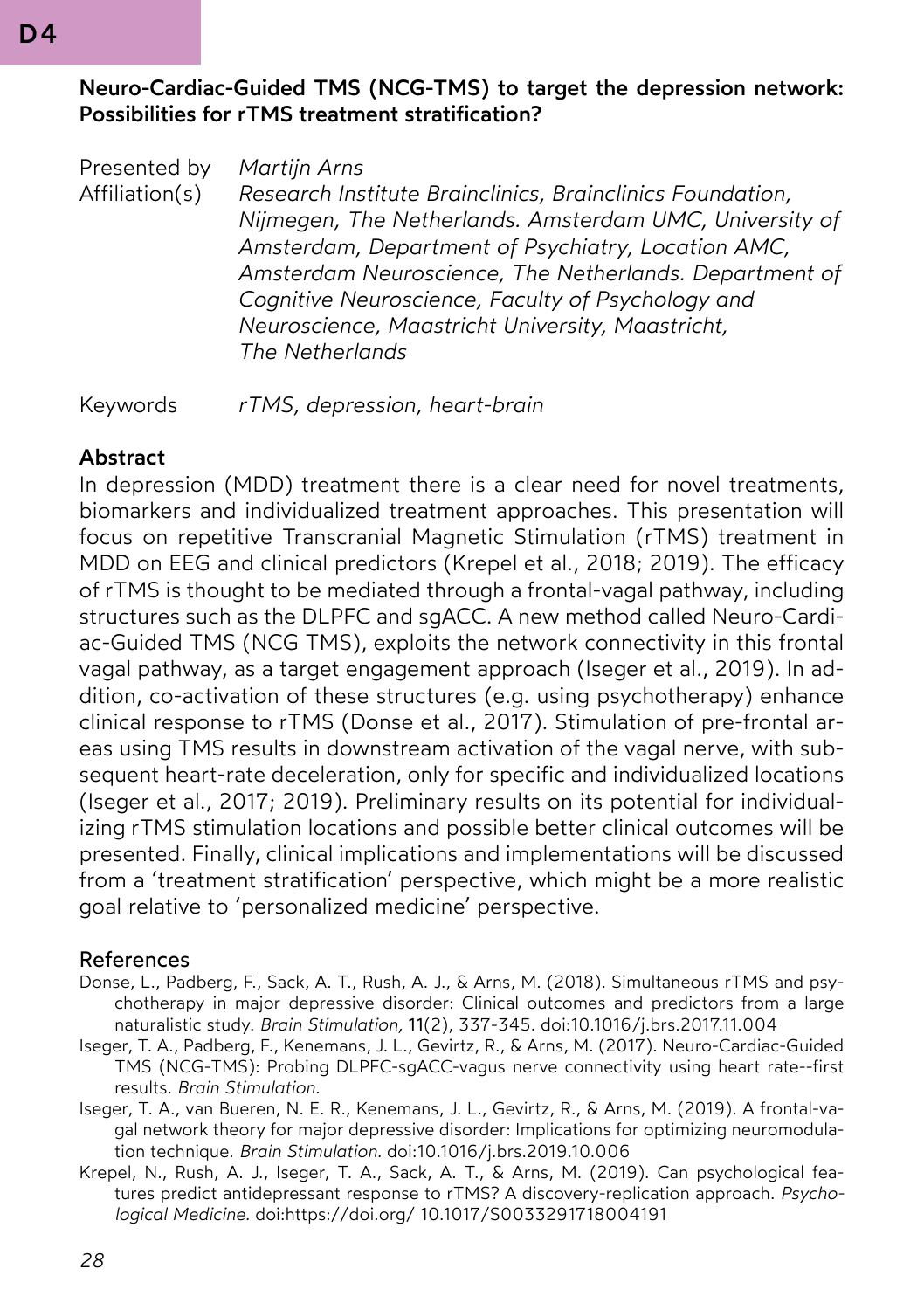#### Fatigue and affective manifestations in multiple sclerosis

Presented by *Samar S. Ayache, MD, PhD* Affiliation(s) *EA 4391, Excitabilité Nerveuse et Thérapeutique, Université Paris-Est-Créteil, 94010, Créteil, France. Service de Physiologie-Explorations Fonctionnelles, Hôpital Henri Mondor, Assistance Publique-Hôpitaux de Paris, 94010, Créteil, France*

Keywords *fatigue, anxiety, depression*

#### Abstract

Since the report of Charcot, the famous French Neurologist, multiple sclerosis (MS) continues to be a worrisome neurological disease. It is responsible for a plethora of symptoms with variable degrees of severity and potential disability. Some of them are "silent", often go unnoticed, and could importantly alter the professional performance of MS patients and their social and familial relationships. Under the umbrella of what could be considered as silent symptoms, fatigue and affective manifestations stand among the ones that have aroused the curiosity of scientists over the last two decades [1].

Up to 90 % of MS patients could suffer from fatigue and usually perceive this complaint as the most invalidating one [1]. In addition to fatigue, a growing body of literature has documented the existence of psychiatric manifestations in MS, with anxiety and depression being the most frequent ones, affecting 41-50% of patients, respectively [2].

Common underlying pathophysiological mechanisms and close interaction exist between fatigue and affective manifestations, to the point that they have been recently perceived as a cluster of symptoms [1]. It is now widely accepted that this cluster is difficult-to-manage, its treatment is challenging and far from meeting the patients expectations. Therefore, special medical awareness and development of new pharmacological and non-pharmacological interventions (e.g., physical exercise, cognitive behavioral therapies, noninvasive brain stimulation, or their combinations) are highly needed in this domain in order to ameliorate the patients quality of life [1,3].

#### References

- [1] Ayache SS, Chalah MA. Fatigue and Affective Manifestations in Multiple Sclerosis-A Cluster Approach. *Brain Sci.* 2019;10:10.
- [2] Chalah M.A., Ayache S.S. Psychiatric event in multiple sclerosis: Could it be the tip of the iceberg? *Braz. J. Psychiatry.* 2017;39:365–368.
- [3] Fiest KM, Walker JR, Bernstein CN, Graff LA, Zarychanski R, Abou-Setta AM, et al. Systematic review and meta-analysis of interventions for depression and anxiety in persons with multiple sclerosis. *Mult Scler Relat Disord.* 2016;5:12-26.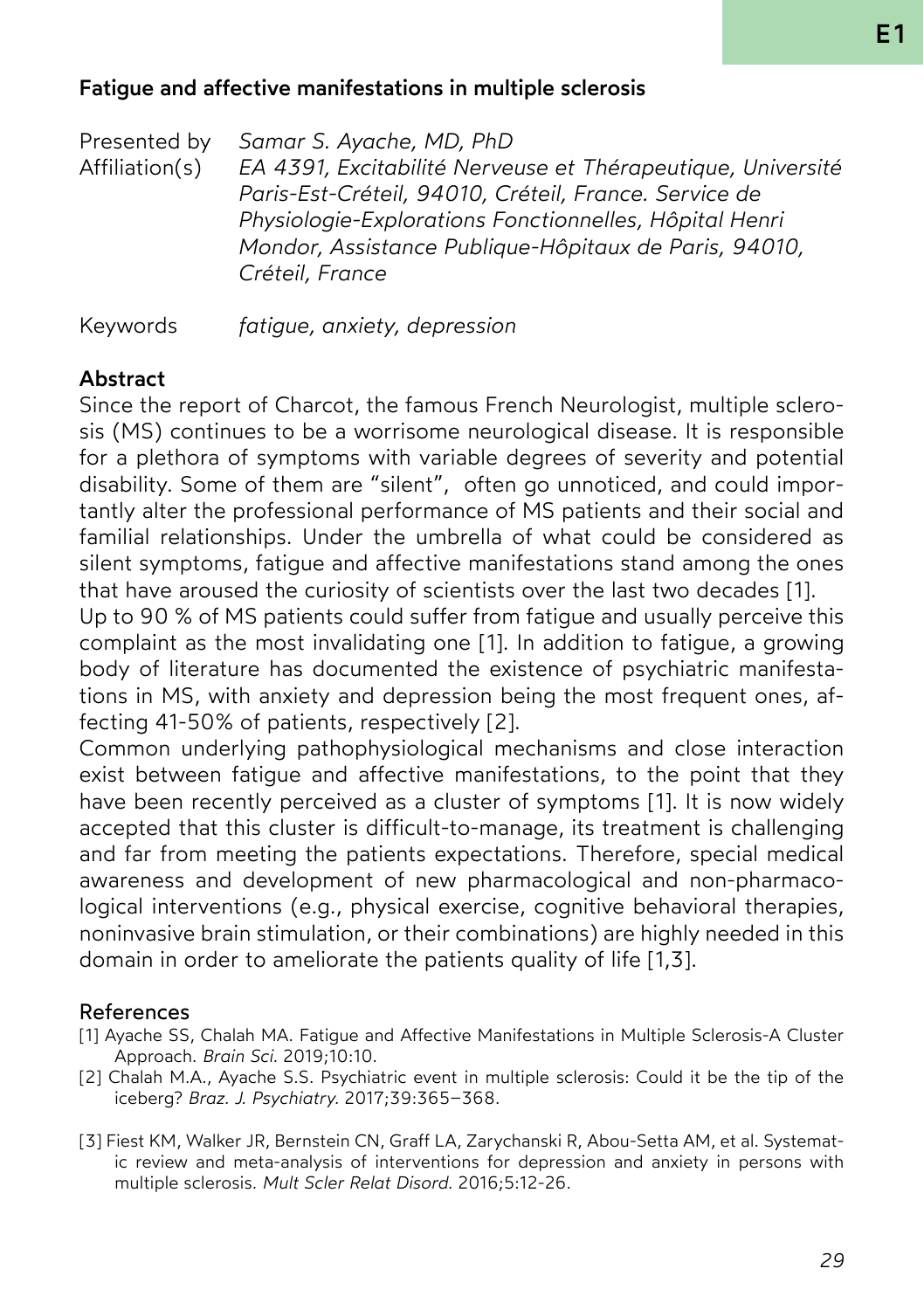#### Cognitive Deficits in Multiple Sclerosis: Current knowledge and Perspectives

Presented by *Moussa A. Chalah, MD, PhD* Affiliation(s) *EA 4391, Excitabilité Nerveuse et Thérapeutique, Université Paris-Est-Créteil, 94010, Créteil, France. Service de Physiologie-Explorations Fonctionnelles, Hôpital Henri Mondor, Assistance Publique-Hôpitaux de Paris, 94010, Créteil, France.*

Keywords *Cognitive deficits; general cognition; social cognition*

#### Abstract

Even since their description in 1877, cognitive impairments (CI) are still sometimes overlooked in patients with multiple sclerosis (PwMS) and could halt patients' quality of life. CI are reported by up to 65% of PwMS; the prevalence might depend on methodological differences (e.g., cohorts' characteristics, CI definitions, assessment tools). CI involve general and social domains, among which information processing speed and episodic memory seem to be the most commonly impacted. Different CI patterns were described with regard to clinical data (e.g., disease phenotypes, duration or progression). From a mechanistic point of view, widespread alteration of neural networks has been suggested at the basis of this symptomatology. Among the suggested pathophysiological mechanisms stand the 'multiple disconnection syndrome', regional gray matter pathology, and insufficient compensatory processes. It is important to consider CI as part of a global routine evaluation. This could help quantifying disease evolution and monitoring treatment response. Brief batteries allow assessing cognitive function in clinical settings. In addition, the Symbol Digit Modalities Test - considered the sentinel test to evaluate cognition in PwMS- could be of help at baseline, during annual follow-up or when justified (e.g., suspecting a cognitive relapse, evaluating interventions). Regarding pharmacotherapeutics, small-to-medium effects were observed with disease-modifying therapies. To date, there is no enough evidence on the efficacy of drugs targeting CI in PwMS. Cognitive rehabilitation and physical exercise emerged as promising interventions, and transcranial brain stimulation recently attracted the researchers' attention. Future trials combining several approaches might help overcoming the current therapeutic limitations and optimize patients' management.

#### References

Benedict RHB, Amato MP, DeLuca J, Geurts JJG. Cognitive impairment in multiple sclerosis: clinical management, MRI, and therapeutic avenues. *Lancet Neurol.* 2020;19:860-871

Chalah MA, Ayache SS. A Scope of the Social Brain in Multiple Sclerosis: Insights From Neuroimaging Studies. *Cogn Behav Neurol.* 2020;33:90-102

DeLuca J, Chiaravalloti ND, Sandroff BM. Treatment and management of cognitive dysfunction in patients with multiple sclerosis. *Nat Rev Neurol.* 2020;16:319-332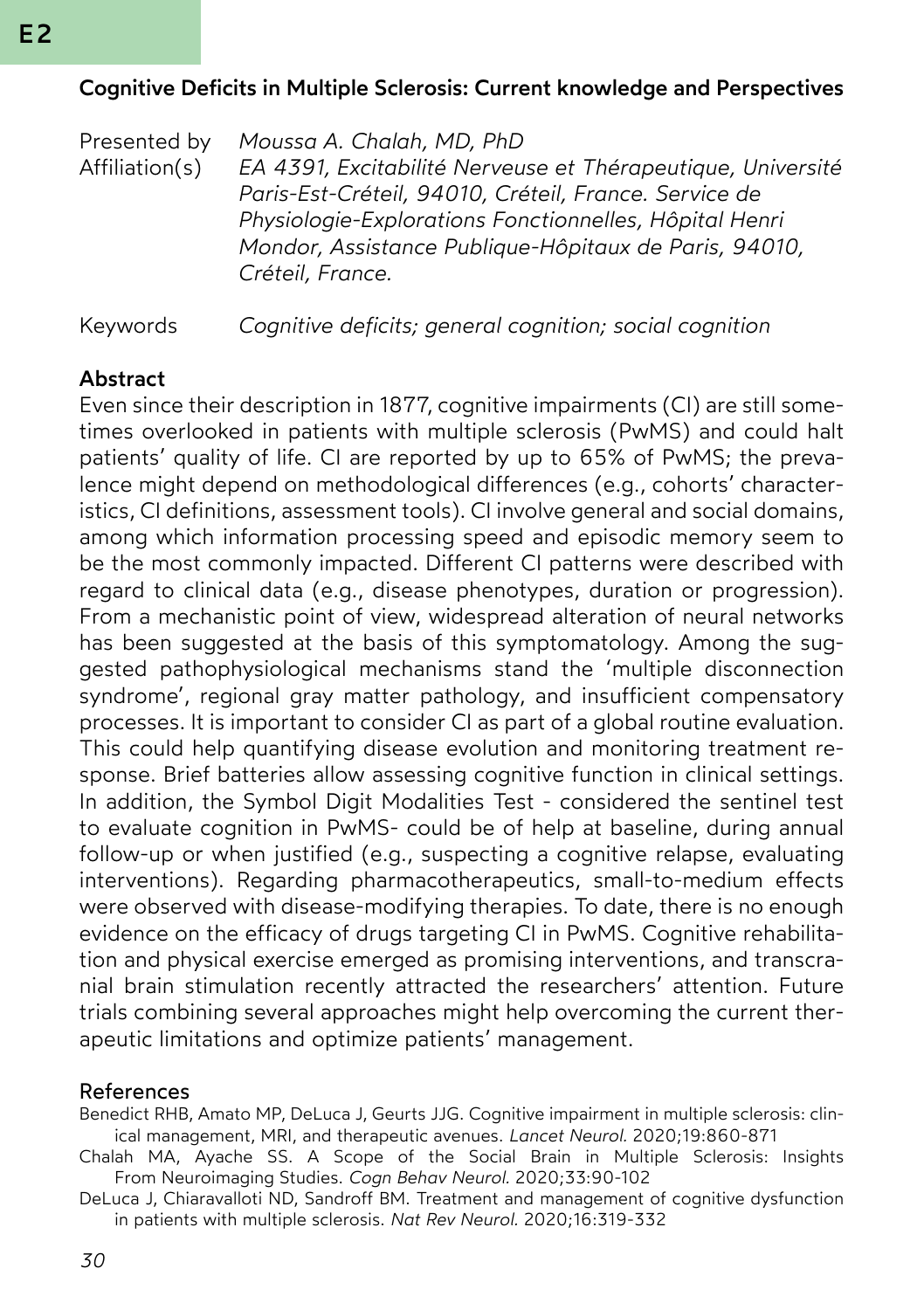#### tDCS and Fatigue in Multiple Sclerosis

| Presented by   | Ulrich Palm                                            |
|----------------|--------------------------------------------------------|
| Affiliation(s) | Dept. of Psychiatry and Psychotherapy, Hospital of the |
|                | University of Munich, Germany. Medical Park            |
|                | Chiemseeblick, Germany                                 |
|                |                                                        |

Keywords *non-invasive brain stimulation, MS, fatigue*

#### Abstract

Background: Fatigue is a frequent and debilitating symptom in patients with central nervous system diseases. Up to 90% of patients with multiple sclerosis (MS) suffer from fatigue that drastically affects the quality of life. MS patients also complain of anxiety and depressive symptoms and these three manifestations tend to cluster together in this clinical population. Recent studies point out the potential of transcranial direct current stimulation (tDCS) over prefrontal areas to modulate fatigue symptoms.

Methods: Eleven fatigued MS patients randomly received two blocks (active and sham tDCS) of five consecutive daily sessions of bifrontal tDCS (anode/ cathode over the left/right prefrontal cortices, respectively) in a crossover design, separated by a 3-week washout interval. Evaluation took place at day 1, day 5 (right after each block) and 1 week later.

Results: Active but not sham tDCS resulted in a significant improvement of fatigue at day 5 (p < 0.05), an effect that seems to last at least 1 week following the stimulation ( $p = 0.05$ ). Active tDCS also significantly improved anxiety symptoms, but the effect emerged 1 week later ( $p < 0.05$ ). No significant effects were obtained regarding depression ( $p > 0.05$ ).

Discussion/conclusion: Bifrontal tDCS seems to modulate fatigue in MS patients. The observed anxiolytic effects could constitute delayed after effects of tDCS or might be mediated by fatigue improvement. These findings are in line with several other studies.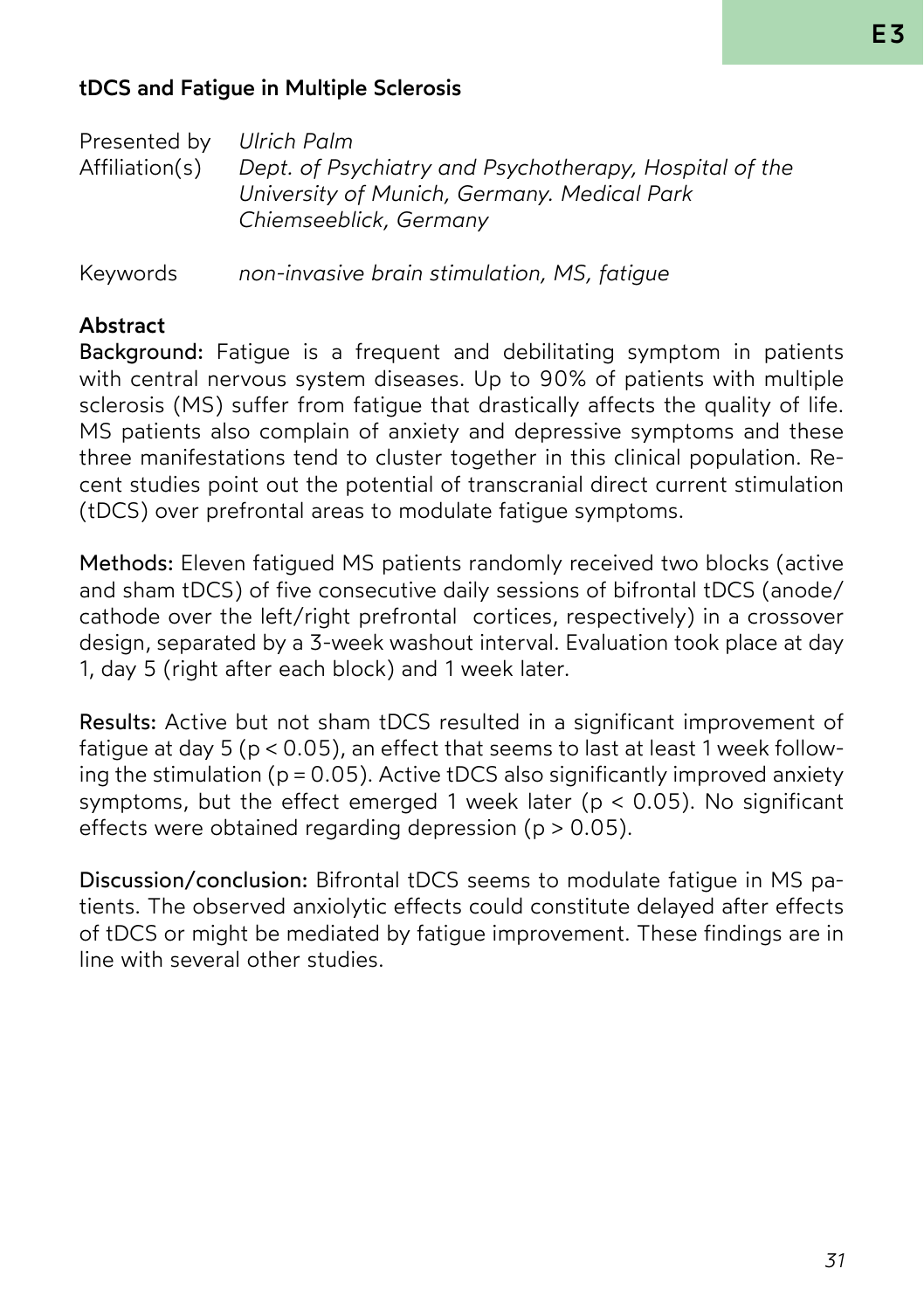#### Cognitive Deficits in Multiple Sclerosis: Current knowledge and Perspectives

Presented by *Christina Grigorescu*  Department of Psychiatry and Psychotherapy, Hospital of  *the University of Munich, Germany* Keywords *MS, cognition, tDCS*

#### Abstract

Background: Cognitive impairment is a frequent symptom of multiple sclerosis (MS), occurring in 40-60% of patients at one point in their lifetime. It can affect general cognition, e.g. working memory or attention but also social cognition, including the cognitive and affective Theory of Mind. Social cognition can have a high impact on someone's relationships as well as on the ability of coping with everyday life difficulties. Cognitive skills in general are omnipresent in daily life and have a high impact on quality of life and activities of daily living. Recently, non-invasive brain stimulation, namely transcranial direct current stimulation (tDCS), has gained attention in the treatment of MS symptoms in the last years. It has shown promising results on MS-related symptoms such as fatigue. The effect on cognitive symptoms is still sparsely investigated and positive effects have only been suggested by few trials so far.

Methods: Eleven right-handed MS patients received two blocks (bifrontal tDCS and sham) of five daily stimulations separated with a three-week washout interval. Working memory and attention was measured by N-Back and Symbol Digit Modalities Test while social cognition was evaluated using the Faux Pas and Eyes Test.

Results: Accuracy of 1-Back Test showed improvement after sham and not active tDCS. No significant effect of tDCS could be seen on social cognition.

Discussion/conclusion: Bifrontal tDCS could impair working memory in MS patients. Due to the small patient sample size this study should be considered a pilot study and further work is needed to help confirming the current results.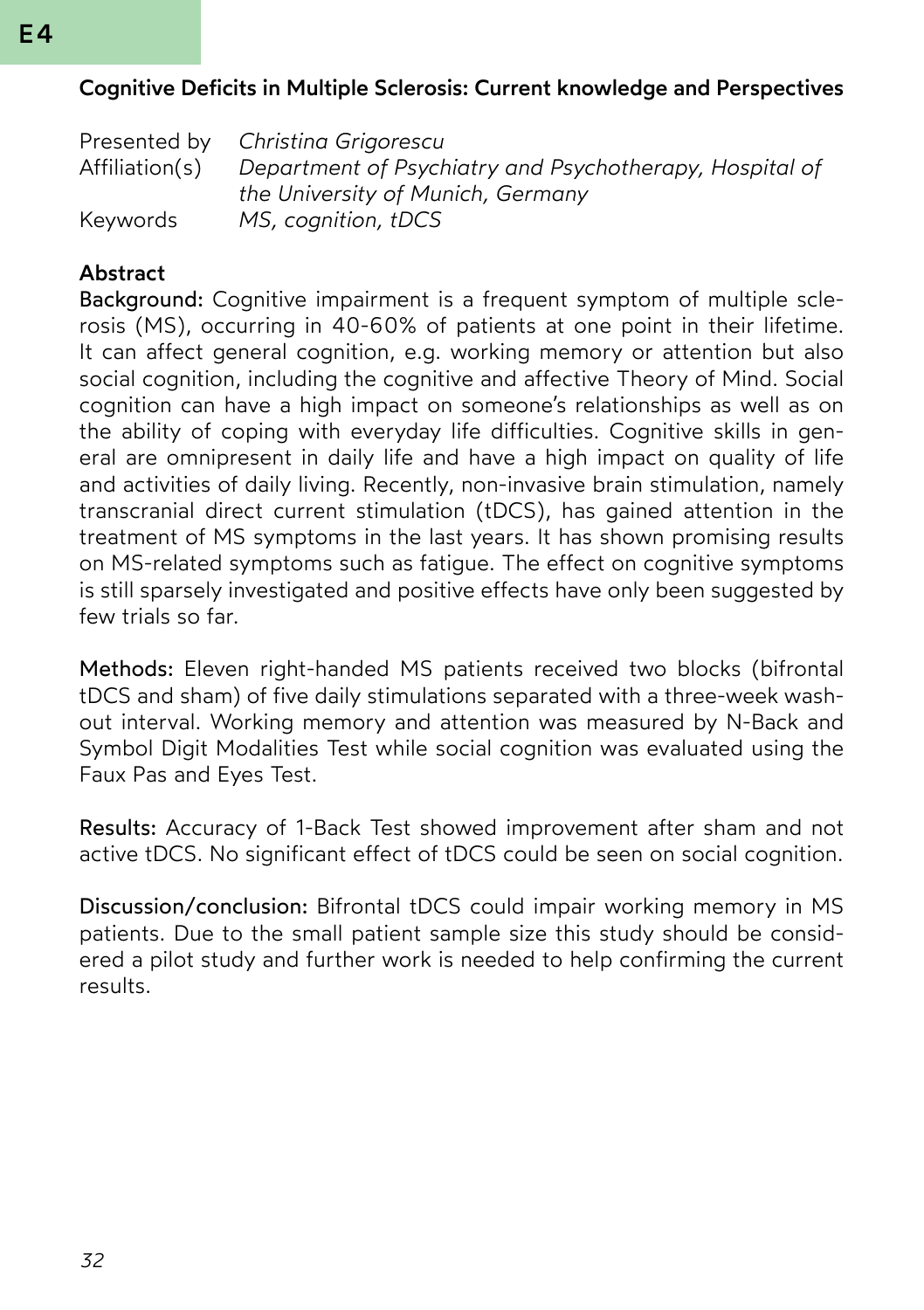#### Efficacy of non-invasive brain stimulation on cognitive functioning in brain disorders: a meta-analysis

| Presented by   | Marieke Begemann                                       |
|----------------|--------------------------------------------------------|
| Affiliation(s) | University of Groningen, University Medical Center     |
|                | Groningen. University of Utrecht, The Netherlands      |
| Coauthors      | Bodyl A. Brand, Branislava Ćurčić-Blake, André Aleman, |
|                | Iris E. Sommer                                         |
| Keywords       | rTMS, cognition, tDCS                                  |

#### Abstract

Impaired neuropsychological function is common in psychiatric disorders, mainly affecting memory, attention and executive functioning. Non-invasive brain stimulation (NIBS) may have procognitive effects, with high tolerability. We present a meta-analysis evaluating the efficacy of two common techniques: transcranial magnetic stimulation (TMS) and transcranial Direct Current Stimulation (tDCS), in schizophrenia, depression, dementia, Parkinson's disease (PD), stroke, traumatic brain injury (TBI) and multiple sclerosis (MS). A PRISMA systematic search was conducted for randomized controlled trials. Hedges's g was used to quantify effect sizes (ES) for changes in cognition after TMS/tDCS versus sham. As different cognitive functions may have unequal susceptibility to TMS/tDCS, we separately evaluated effects on: attention/vigilance, working memory, executive functioning, processing speed, verbal fluency, verbal learning and social cognition. We included 83 studies (n=2800). For working memory, both TMS (ES=0.17,p=.015) and tDCS (ES=0.17, p=.021) showed small but significant effects. Age positively moderated the effect for TMS. tDCS was superior to sham for attention/ vigilance (ES=0.19,p=.025). Effects were not different between disorders. Results were not significant for the other five cognitive domains. Our results revealed that both TMS and tDCS elicit a small trans-diagnostic effect on working memory, tDCS also improved attention/vigilance across diagnoses. Effects on the other domains were not significant. Observed ES were small. However, even slight cognitive improvements may facilitate daily functioning. As NIBS appear to be well-tolerated treatments, they can be considered for realistic indications (i.e. to induce a small improvement in working memory or attention).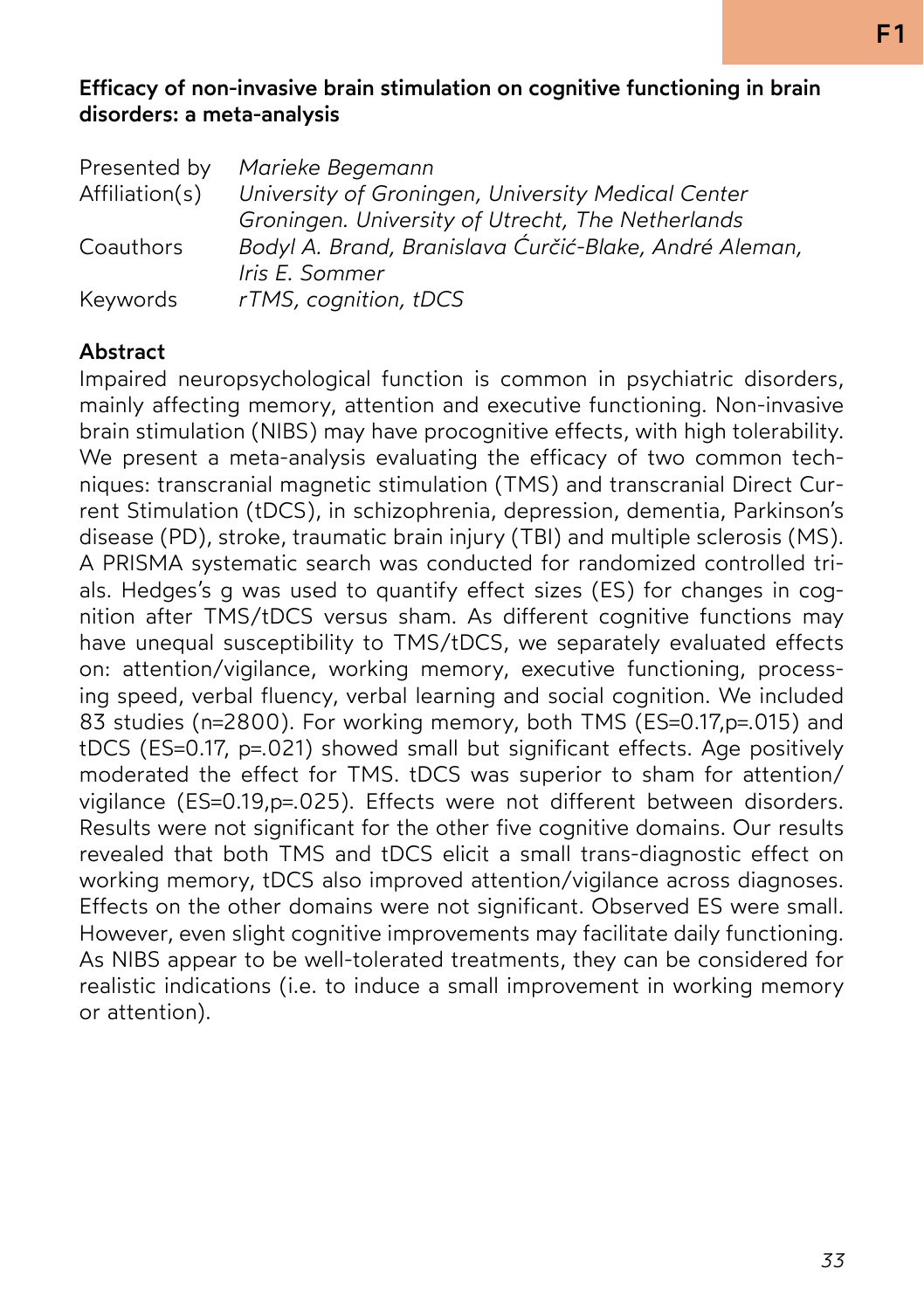$F<sub>2</sub>$ 

#### rTMS for depressive disorders: current knowledge and future directions

| Presented by   | Chris Baeken                                            |
|----------------|---------------------------------------------------------|
| Affiliation(s) | Ghent University, Department of Head and Skin (UZGent), |
|                | Ghent Experimental Psychiatry (GHEP) Lab, Belgium.      |
|                | Free University Brussels, Department of Psychiatry (UZ  |
|                | Brussel), Belgium. Eindhoven University of Technology,  |
|                | Department of Electrical Engineering, the Netherlands   |
| Coauthors      | Anna-Katharine Bremd, Martijn Arns, Andre R. Brunoni,   |
|                | Igor Filipčic', Ana Ganho-A' vila, Berthold Langguth,   |
|                | Frank Padberg, Emmanuel Poulet, Fady Rachid, Alexander  |
|                | T. Sack, Marie-Anne Vanderhasselt, and Djamila Bennabi  |
| Keywords       | rTMS, depression, future directions                     |

#### Abstract

Background: After more than 20 years of clinical rTMS research, major depression has proven to be the primary field of application, Nevertheless, there is still the need for improving clinical efficacy of existing rTMS protocols and promoting novel and more potent rTMS treatment approaches.

Methods: Review and expert opinions.

Results: Several promising new avenues have been proposed: novel stimulation patterns, targets, and coils; combinatory treatments and maintenance; personalization and stratification of rTMS parameters, treatment of subpopulations.

Discussion/conclusion: Although rTMS is an approved and acknowledged treatment for depression, the clinical field is rapidly evolving, aiming to optimize response and remission rates. New studies are emerging, evaluating novel stimulation parameters and fine-tuning individualized treatment protocols.